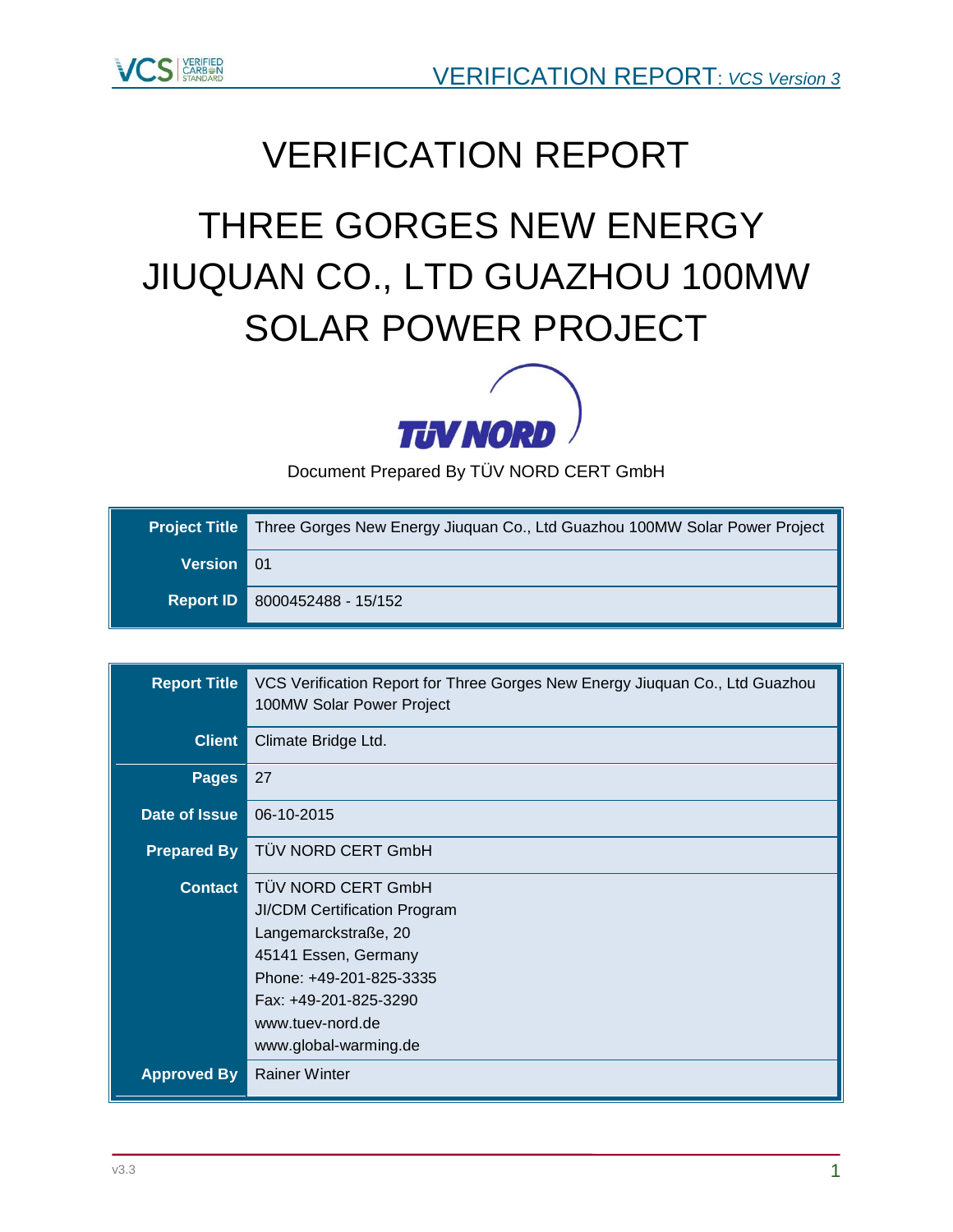

**Work Carried Out By** Zhao Xuejiao(TL)

Christina Stöhr (TR)

#### **Summary:**

The Climate Bridge Ltd. has commissioned the TÜV NORD JI/CDM Certification Program to carry out the VCS verification of the project, Three Gorges New Energy Jiuquan Co., Ltd Guazhou 100MW Solar Power Project (PL1444) with regard to the relevant requirements of VCS standard version 3.5.

The proposed VCS project activity consistent of a newly built grid-connected photovoltaic power plant with installed capacity of 100MWp which is located in Solar Power Industry Zone, Guazhou County, Jingyuan City, Gansu Province of P. R. China. The electricity generated by solar cell module runs through a header box, then to dc-to-ac inverter, inverters are connected to 35kV box transformers, and then transformed to 110kV through the main transformer before delivered to Bulongji 330kV Substation and finally the power is fed into North West Power Grid of China (NWPG). The approved CDM methodology ACM0002 is applied to quantify the GHG removals achieved by this project. The project will help reduce GHG emissions generated from the high-growth, coal-dominated power generation.

Reporting period: From 30/12/2013 to 29/08/2015

In the course of the verification 1 Corrective Action Requests (CARs), 0 Clarification Requests (CLs) were raised and successfully closed.

The verification is based on the draft monitoring report, the monitoring plan as set out in the validated PD / GHG Report PD, the validation report, emission reduction calculation spreadsheet and supporting documents made available to the TÜV NORD JI/CDM CP by the project participant.

As the result of this VCS verification, the verifier confirms that the GHG emission reductions are calculated without material misstatements in a conservative and appropriate manner. TÜV NORD JI/CDM CP herewith confirms that the project has achieved emission reductions in the above mentioned reporting period (30/12/2013 to 29/08/2015) as follows:

174,793 tCO<sub>2</sub>e for period from 30/12/2013 to 29/08/2015.

Total Emission reductions  $174,793$  t CO<sub>2</sub> equivalents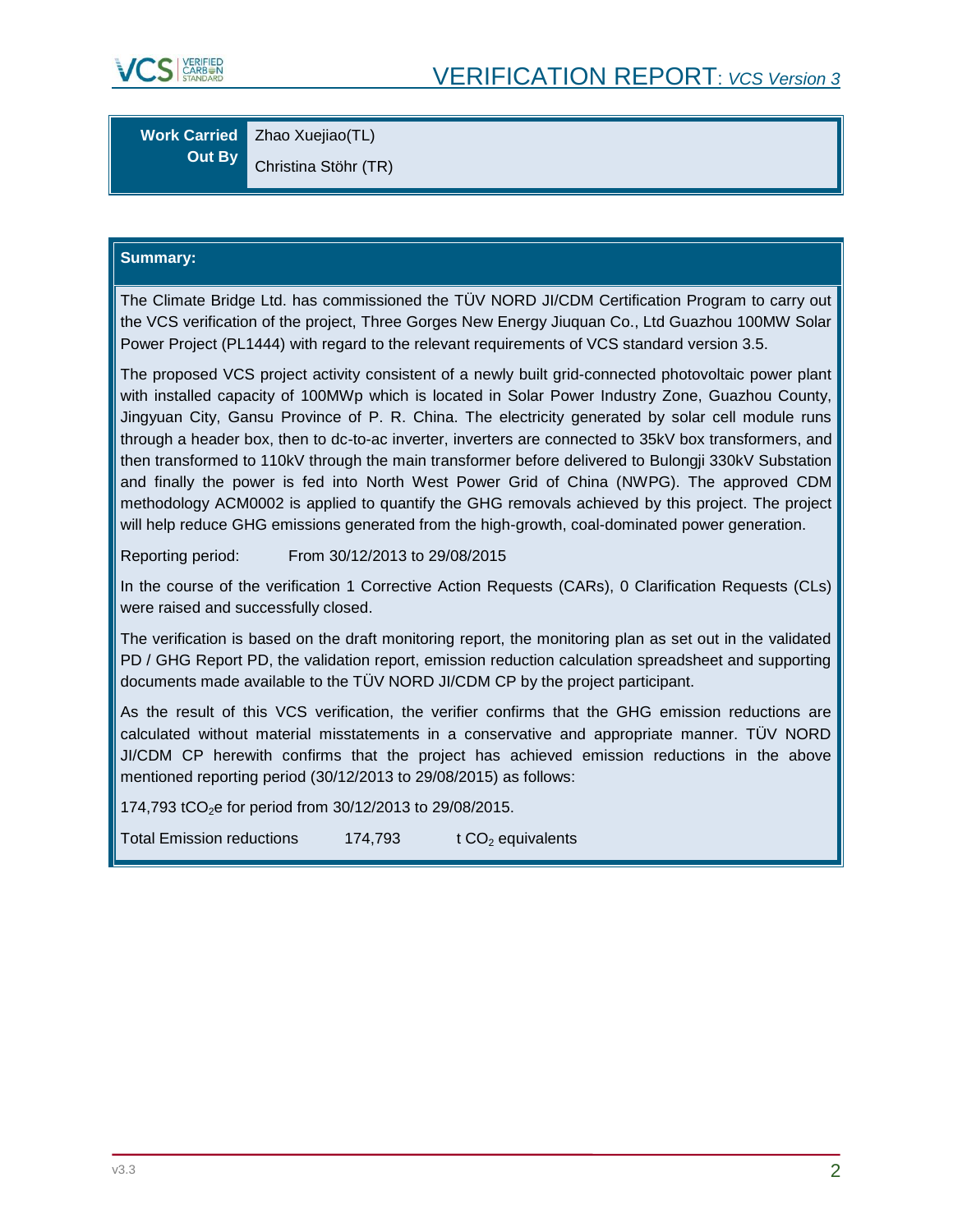

#### **ABBREVIATIONS**

| BAU              | Business as usual                                     |
|------------------|-------------------------------------------------------|
| СA               | Corrective Action / Clarification Action              |
| <b>CAR</b>       | <b>Corrective Action Request</b>                      |
| <b>CDM</b>       | Clean Development Mechanism                           |
| CO <sub>2</sub>  | Carbon dioxide                                        |
| CO <sub>2e</sub> | Carbon dioxide equivalent                             |
| СP               | <b>Certification Program</b>                          |
| CL               | <b>Clarification Request</b>                          |
| <b>DNA</b>       | <b>Designated National Authority</b>                  |
| EB.              | <b>CDM Executive Board</b>                            |
| EIA              | <b>Environmental Impact Assessment</b>                |
| ER               | <b>Emission Reduction</b>                             |
| <b>FAR</b>       | <b>Forward Action Request</b>                         |
| <b>GHG</b>       | Greenhouse gas(es)                                    |
| <b>GWP</b>       | <b>Global Warming Potential</b>                       |
| <b>IPCC</b>      | Intergovernmental Panel on Climate Change             |
| MР               | Monitoring Plan                                       |
| ΜR               | <b>Monitoring Report</b>                              |
| <b>NWPG</b>      | North West Power Grid                                 |
| QC/QA            | Quality control/Quality assurance                     |
| <b>UNFCCC</b>    | United Nations Framework Convention on Climate Change |
| vcs              | <b>Verified Carbon Standard</b>                       |
| <b>VCS - PD</b>  | <b>VCS - Project Description</b>                      |
| <b>VCU</b>       | Verified Carbon Unit                                  |
| VT               | Verification team                                     |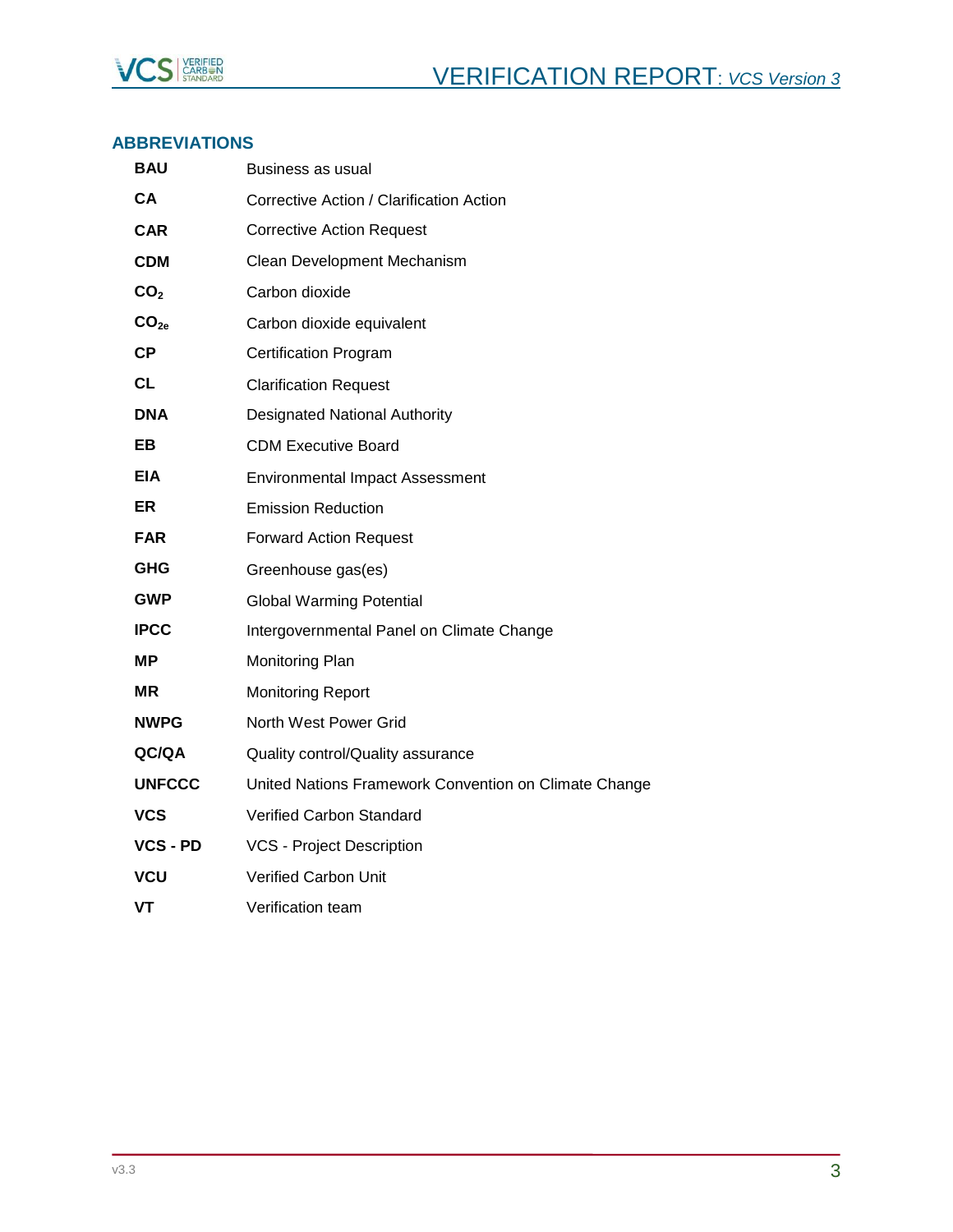

## **Table of Contents**

| $\mathbf{1}$ |     |                                                                                      |  |
|--------------|-----|--------------------------------------------------------------------------------------|--|
|              | 1.1 |                                                                                      |  |
|              | 1.2 |                                                                                      |  |
|              | 1.3 |                                                                                      |  |
|              | 1.4 |                                                                                      |  |
| 2            |     |                                                                                      |  |
|              | 2.1 |                                                                                      |  |
|              | 2.2 |                                                                                      |  |
|              | 2.3 |                                                                                      |  |
|              | 2.4 |                                                                                      |  |
|              | 2.5 |                                                                                      |  |
|              | 2.6 |                                                                                      |  |
| 3            |     |                                                                                      |  |
|              | 3.1 |                                                                                      |  |
|              | 3.2 |                                                                                      |  |
|              | 3.3 |                                                                                      |  |
|              | 3.4 |                                                                                      |  |
| 4            |     |                                                                                      |  |
|              | 4.1 |                                                                                      |  |
|              |     |                                                                                      |  |
|              |     |                                                                                      |  |
|              |     |                                                                                      |  |
|              |     | 4.1.4 Implementation Status of the Monitoring Plan and Completeness of Monitoring 15 |  |
|              | 4.2 |                                                                                      |  |
|              | 4.3 | Quality of Evidence to Determine GHG Emission Reductions or Removals 19              |  |
|              | 4.4 |                                                                                      |  |
| 5            |     |                                                                                      |  |
|              |     |                                                                                      |  |
|              |     |                                                                                      |  |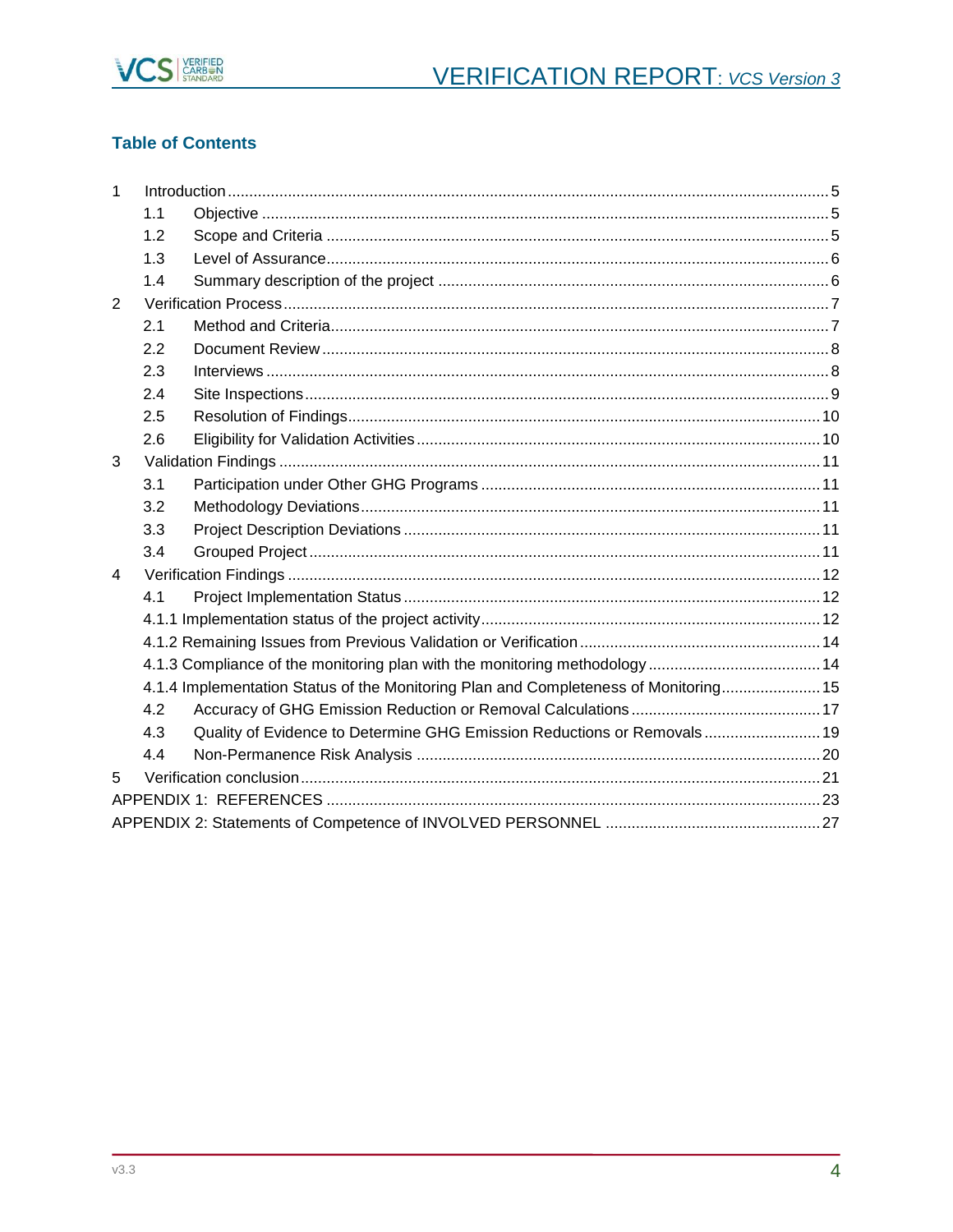

## <span id="page-4-0"></span>**1 INTRODUCTION**

The Climate Bridge Ltd. has commissioned the TÜV NORD JI/CDM Certification Program to carry out the verification of the project:

*Three Gorges New Energy Jiuquan Co., Ltd Guazhou 100MW Solar Power Project*

With regard to the relevant requirements of the Verified Standard version  $3.5^{\text{VCS}}$ . The verifiers have reviewed the implementation of the monitoring plan (MP) in the registered VCS-PD for the monitoring period 30/12/2013 to 29/08/2015.

The applied monitoring methodology is ACM0002 "Grid-connected electricity generation from renewable sources" (version 16.0).

## <span id="page-4-1"></span>**1.1 Objective**

The purpose of this verification, by independent checking of objective evidence, is as follows:

- to verify that the project is implemented as described in the project design document/GHG Report PD;
- to assess the implementation of the monitoring plan (MP) content in the VCS-PD;
- to assess the project's compliance with other relevant rules, including the host country legislation;
- to confirm that the monitoring system is implemented and fully functional to generate verified emission reductions (VERs / VCUs) or ERs without any double counting; and
- to establish that the data reported are accurate, complete, consistent, transparent and free of material error or omission by checking the monitoring records and the emissions reduction calculation.

## <span id="page-4-2"></span>**1.2 Scope and Criteria**

The verification of this project is based on the validated project design document<sup> $VCS-PD/$ </sup> / GHG Report PD, the monitoring report<sup>/MR/</sup>, GHG Report MR, emission reduction calculation spread sheet<sup>/XLS/</sup>, supporting documents made available to the verifier and information collected through performing interviews and during the on-site assessment. Furthermore publicly available information was considered as far as available and required.

The TÜV NORD JI/CDM CP has employed a risk-based approach in the verification, focusing on the identification of significant risks and reliability of project monitoring and generation of emission reductions.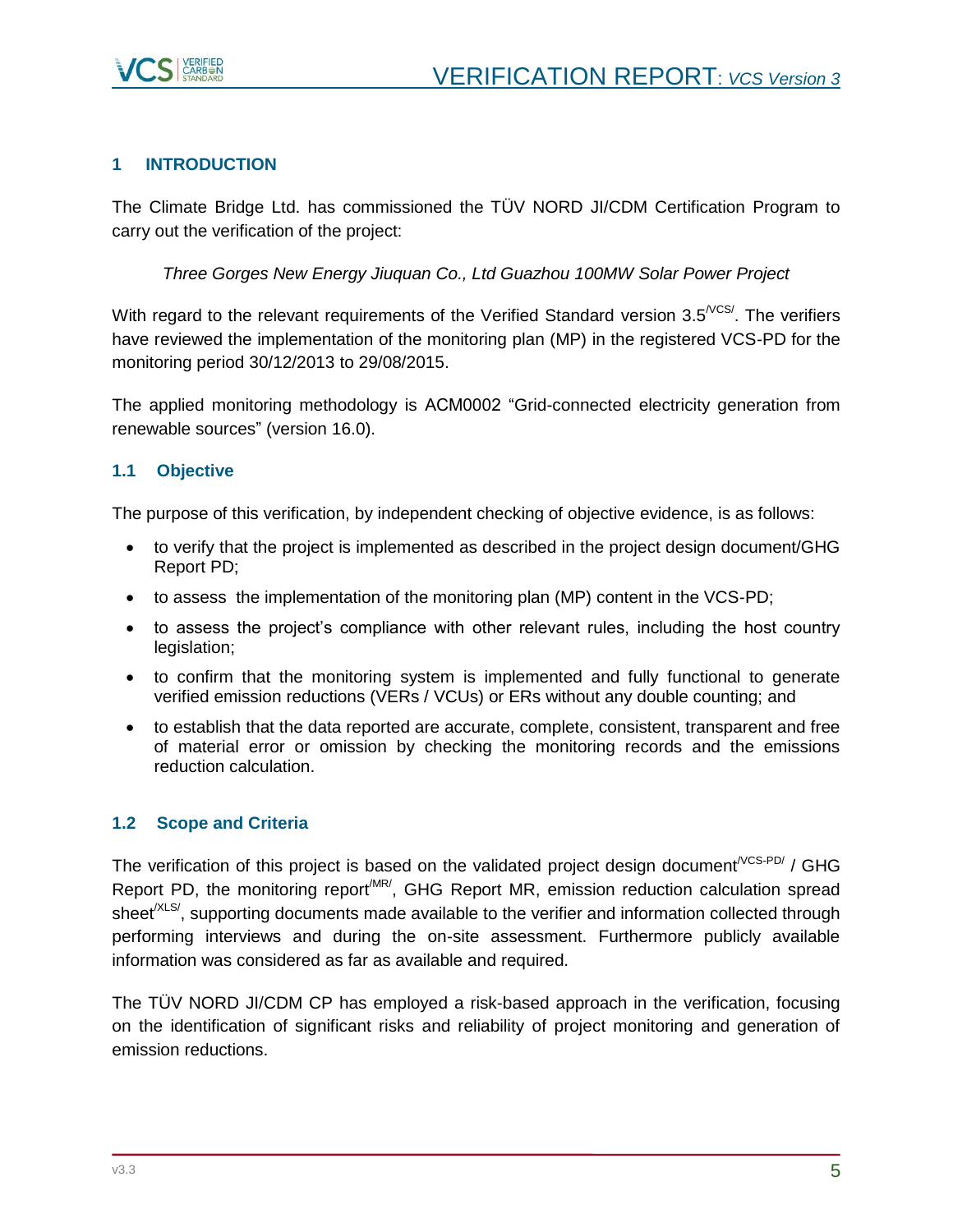

#### <span id="page-5-0"></span>**1.3 Level of Assurance**

The verification has been planned and organized to achieve a

- $\boxtimes$ Reasonable level of assurance
- $\Box$ Limited level of assurance

#### <span id="page-5-1"></span>**1.4 Summary description of the project**

This engagement covers emissions and emission reductions from anthropogenic sources of greenhouse gases included within the project boundary of the following project and period.

| Title of Project Activity:                  | Three Gorges New Energy Jiuquan Co., Ltd Guazhou 100MW<br><b>Solar Power Project</b>    |
|---------------------------------------------|-----------------------------------------------------------------------------------------|
| Monitoring Period Covered<br>in this report | 30/12/2013 to 29/08/2015                                                                |
| <b>Project Participant</b>                  | Three Gorges New Energy Jiuquan Co., Ltd.                                               |
| Location of the project                     | Solar Power Industry Zone, Guazhou County, Jingyuan City,<br>Gansu Province, P.R. China |

The proposed project involves the installation of a grid-connected photovoltaic power plant. The total installed capacity of the grid connected photovoltaic power station is 100MW (100.39MWp of total solar cell modules) which form 100 sets of power generation units (sub-systems). Each of the power generation unit is equipped with 2 inverters (each inverter is 0.5MW). Each power generation unit is equipped with one 35kV box transformer (each box transformer is 1MW). About 399,459 polycrystalline silicon solar cells with fixed bracket were installed. The electricity to be generated will be sold to NWPG through Power Purchase Agreement<sup>/PPA/</sup>. The project will help reduce GHG emissions generated from the high-growth, coal-dominated power generation. The estimated annual GHG emission reductions are  $126,206$  tCO<sub>2</sub>e. The project started construction on 22/09/2013 and was put into commercial operation on 30/12/2013 (i.e. the project start date) as stated in the VCS PD<sup>/PD/</sup>.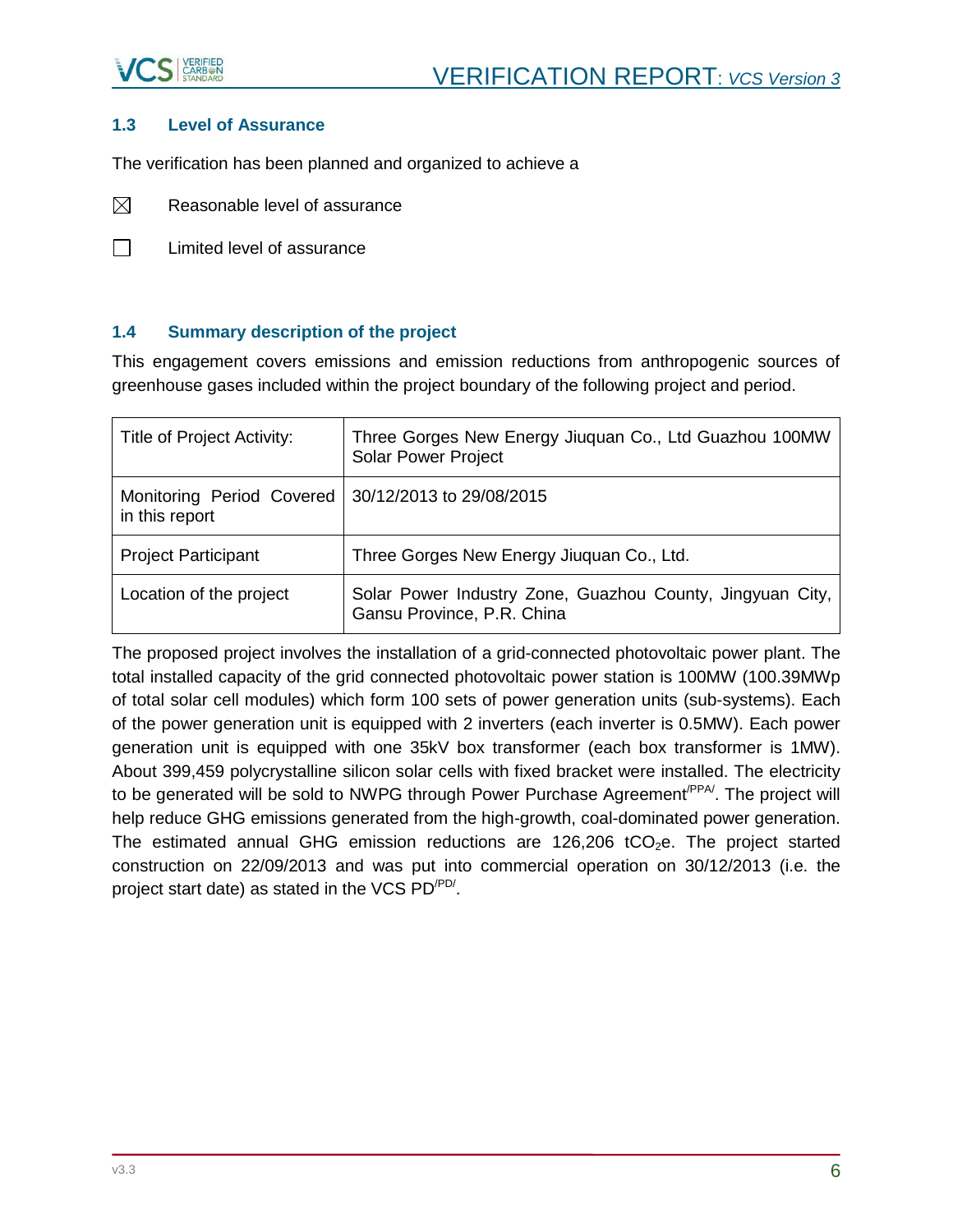

## <span id="page-6-0"></span>**2 VERIFICATION PROCESS**

#### <span id="page-6-1"></span>**2.1 Method and Criteria**

The verification of the project consisted of the following steps:

- Contract review,
- Appointment of team members and technical reviewers,
- Desk review of the Monitoring Report<sup>MR/</sup> submitted by the client and additional supporting documents,
- Verification planning,
- On-Site assessment,
- Background investigation and follow-up interviews with personnel of the Project developer and its contractors,
- Draft verification reporting,
- Resolution of corrective actions (if any),
- Final verification reporting,
- Technical review,
- Final approval of the verification

**Table 2-1:** Verification sequence

| <b>Topic</b>                                  | <b>Time</b>   |
|-----------------------------------------------|---------------|
|                                               |               |
| Assignment of verification                    | 2015-08-28    |
| On-site visit                                 | 2015-09-22~23 |
| Draft reporting finalised                     | 2015-09-23    |
| Final reporting finalised                     | 2015-10-06    |
| Technical review on final reporting finalised | 2015-10-06    |
| <b>Final corrections</b>                      | 2015-10-06    |

#### *Appointment of team members and technical reviewer*

On the basis of a competence analysis and individual availabilities a verification team was appointed. Furthermore also the personnel for the technical review and the final approval were determined.

The list of involved personnel, the tasks assigned and the qualification status are summarized in the table 2-2 below.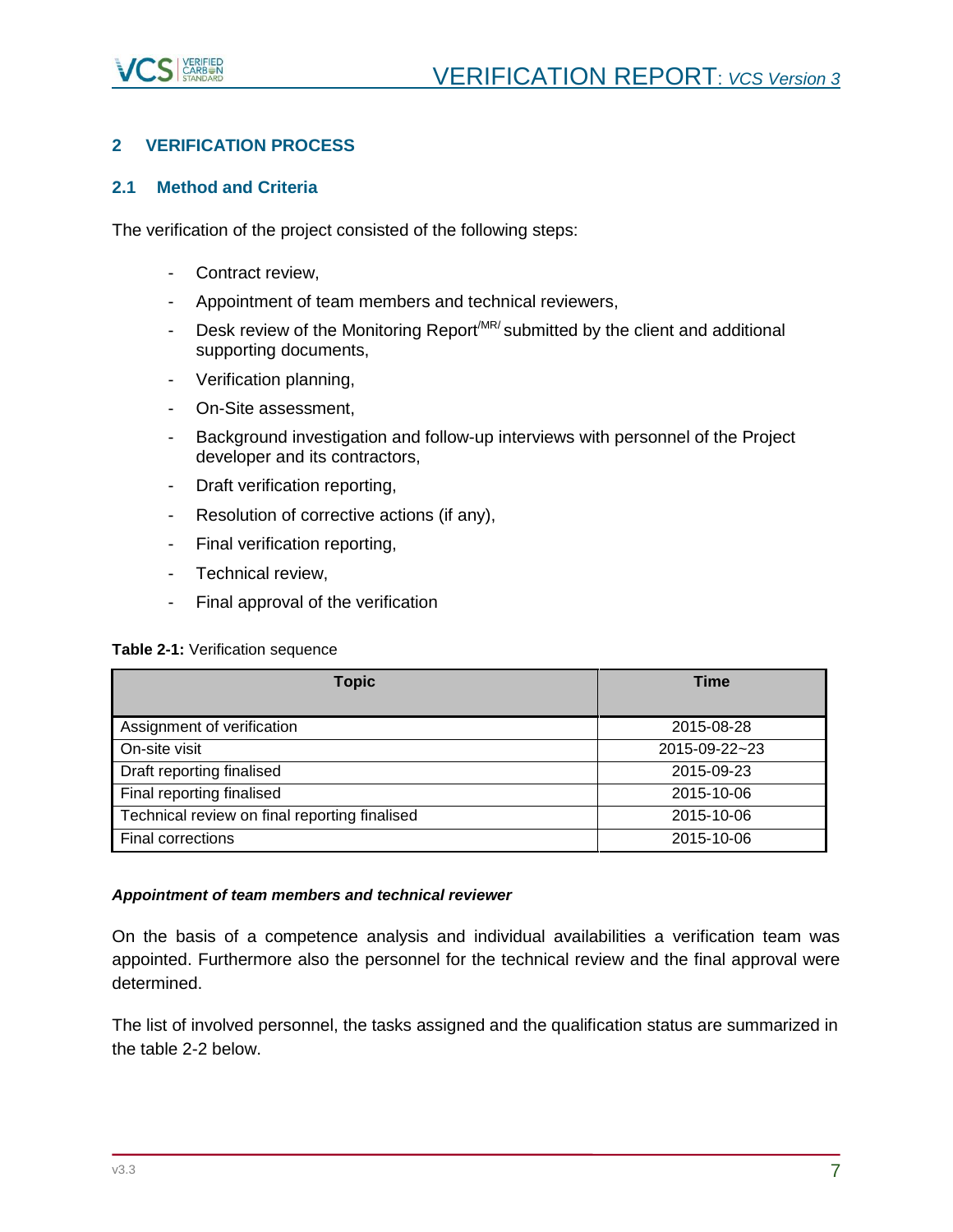

**Table 2-2:** Involved Personnel

|                                  | <b>Name</b>          | <b>Company</b> | $\hat{ }$<br>Function | Qualification<br>c…… 2)<br><b>Status</b> | $\widehat{\mathcal{E}}$<br>competence<br><b>Scheme</b> | $\hat{+}$<br>competence<br>Technical | ົດ<br>competence<br>Verification | Host country<br>Competence | On-site visit |
|----------------------------------|----------------------|----------------|-----------------------|------------------------------------------|--------------------------------------------------------|--------------------------------------|----------------------------------|----------------------------|---------------|
| $\Box$ Mr.<br>$\boxtimes$ Ms.    | Zhao Xuejiao         |                | TL/<br><b>ETE</b>     |                                          | $\boxtimes$                                            | 1.2                                  | $\boxtimes$                      | $\boxtimes$                | $\boxtimes$   |
| $\Box$ Mr.<br>$\boxtimes$ Ms.    | Christina<br>Stöhr   | <b>TN Cert</b> | $TR^{B}$              | A                                        | $\boxtimes$                                            | 1.2                                  | $\boxtimes$                      |                            |               |
| $\boxtimes$ Mr.<br>$\square$ Ms. | <b>Rainer Winter</b> | <b>TN Cert</b> | $FA^{B}$              | <b>SA</b>                                | $\boxtimes$                                            | 1.2                                  | $\boxtimes$                      |                            |               |

<sup>1)</sup> TL: Team Leader; TM: Team Member, TR: Technical review; OT: Observer-Team, OR: Observer-TR; FA: Final approval

<sup>2)</sup> GHG Auditor Status: A: Assessor; LA: Lead Assessor; SA: Senior Assessor; T: Trainee; TE: Technical Expert

3) GHG auditor status (at least Assessor)

4) As per S01-MU03 or S01-VA070-A2 (such as 1.1, 1.2, …)

5) In case of verification projects

A) Team Member: GHG auditor (at least Assessor status), Technical Expert (incl. Host Country Expert or Verification Expert), not ETE

 $(B)$  No team member

#### <span id="page-7-0"></span>**2.2 Document Review**

The VCS PD/PD/, GHG Report PD and supporting background documents related to the project design and baseline were reviewed.

Furthermore, the verification team used additional documentation by third parties like host party legislation, technical reports referring to the project design or to the basic conditions and technical data.

The references used in the course of this verification are summarized in section 7.

#### <span id="page-7-1"></span>**2.3 Interviews**

The verification team has carried out interviews in order to assess the information included in the project documentation and to gain additional information regarding the compliance of the project with the relevant criteria applicable for the VCS/ISO 14064. During verification the verification team has performed interviews to confirm selected information and to resolve issues identified in the document review. The main topics of the interviews were summarized in Table 2-2.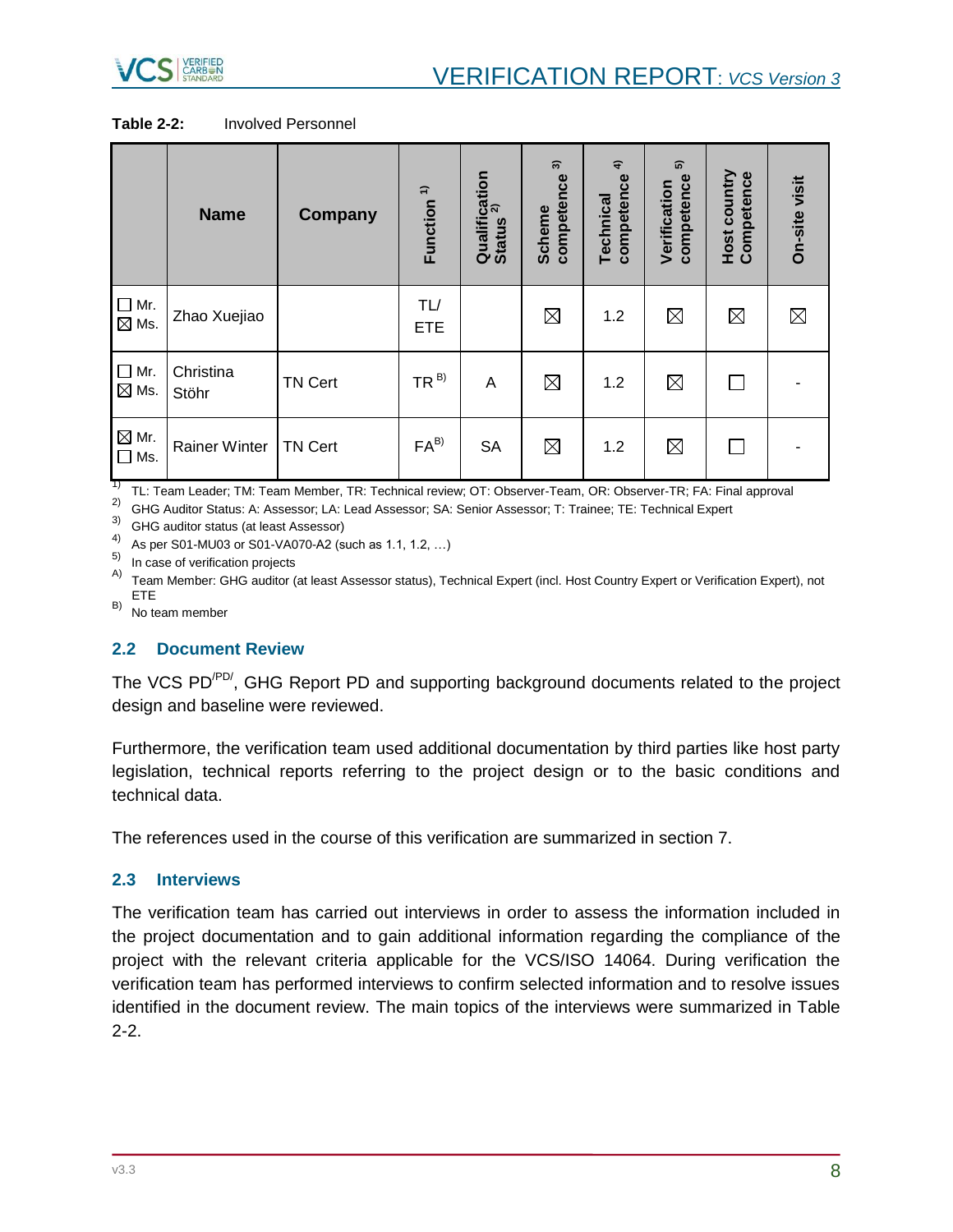

| <b>Table 2-2:</b> | Interviewed persons and interview topics |
|-------------------|------------------------------------------|
|-------------------|------------------------------------------|

| <b>Interviewed Persons / Entities</b>                                                        | Interview topics                                                                                                                                                                                                                                                                                                                                                                                                                                                                                                                                                                                                                                                                                                                                                                                                           |
|----------------------------------------------------------------------------------------------|----------------------------------------------------------------------------------------------------------------------------------------------------------------------------------------------------------------------------------------------------------------------------------------------------------------------------------------------------------------------------------------------------------------------------------------------------------------------------------------------------------------------------------------------------------------------------------------------------------------------------------------------------------------------------------------------------------------------------------------------------------------------------------------------------------------------------|
| Project Owner & Operations<br>Personnel <sup>/IM01/</sup><br>2. Consultant <sup>/IM02/</sup> | General aspects of the project<br>٠<br>Technical equipment and operation<br>$\bullet$<br>Changes since implementation<br>$\bullet$<br>Monitoring and measurement equipment<br>$\bullet$<br>Remaining issues from validation<br>$\bullet$<br><b>Calibration procedures</b><br>$\bullet$<br>Quality management system<br>$\bullet$<br>Involved personnel and responsibilities<br>$\bullet$<br>Training and practice of the operational personnel<br>٠<br>Implementation of the monitoring plan<br>$\bullet$<br>Monitoring data management<br>$\bullet$<br>Data uncertainty and residual risks<br>$\bullet$<br><b>GHG</b> calculation<br>$\bullet$<br>Procedural aspects of the verification<br>٠<br>Maintenance<br>$\bullet$<br>Environmental aspects<br>$\bullet$<br>Editorial issues of the Monitoring Report<br>$\bullet$ |

#### <span id="page-8-0"></span>**2.4 Site Inspections**

As part of the verification, the following on-site inspections have been performed by members of the assessment team:

- 1. Assessment of the implementation and operation of the project activity as per the registered VCS PD,
- 2. Review of information flows for generating, aggregating and reporting the monitoring parameters,
- 3. Interviews with relevant personnel to confirm that the operational and data collection procedures are implemented in accordance with the monitoring plan,
- 4. A cross-check between information provided in the monitoring report and data from other sources such as Electricity Balance Sheets<sup>/EBS/</sup>, Meter Readings<sup>/MRD/</sup> and Emission Reduction Calculation Sheet<sup>/XLS/</sup>.
- 5. A check of the monitoring equipment including calibration performance and observations of monitoring practices against the requirements of the PD and the selected methodology,
- 6. Review of calculations and assumptions made in determining the GHG data and emission reductions,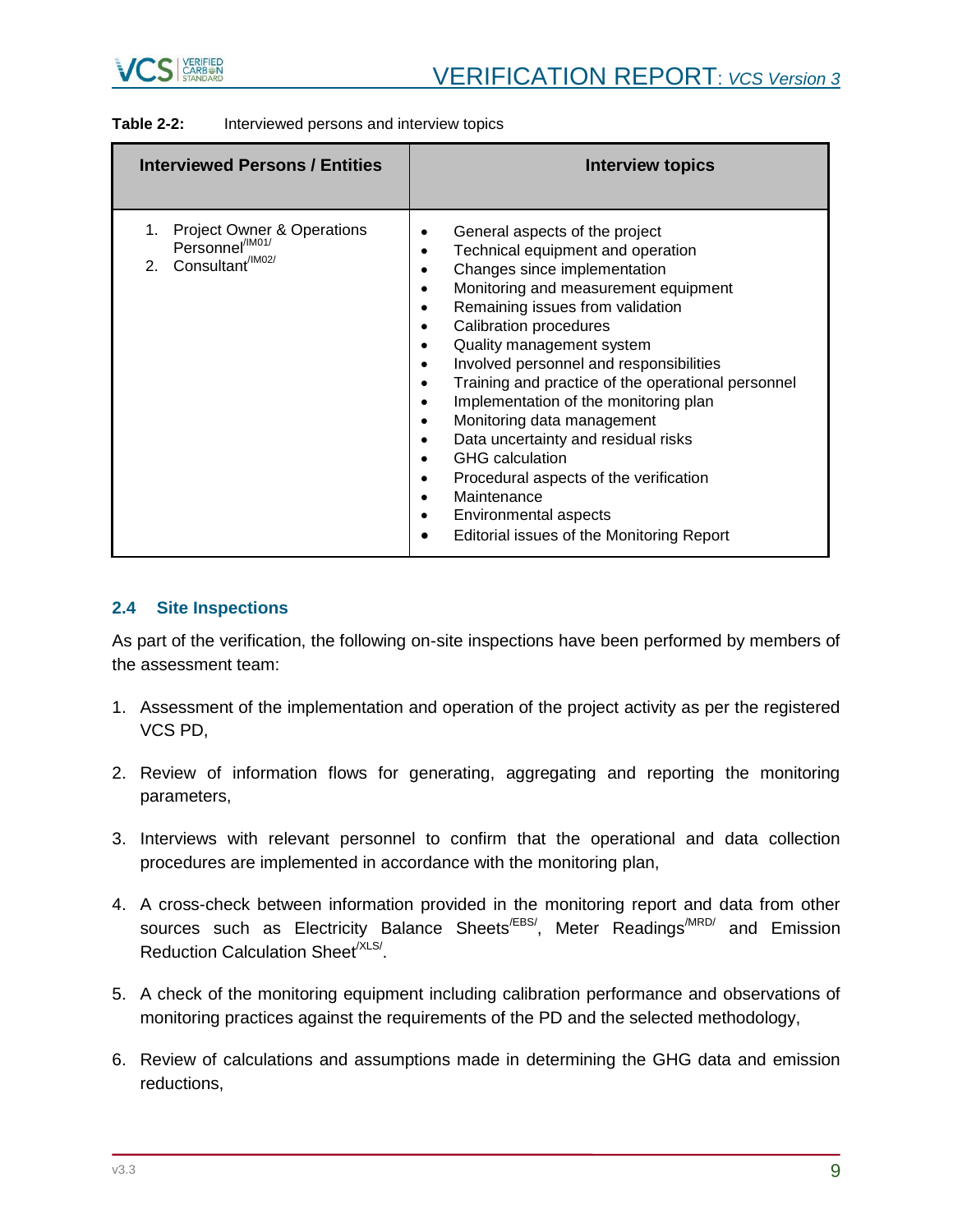

7. Identification of quality control and quality assurance procedures in place to prevent or identity and correct any errors or omissions in the reported monitoring parameters.

#### <span id="page-9-0"></span>**2.5 Resolution of Findings**

Material discrepancies identified in the course of the verification are addressed either as CARs, CLs or FARs.

A Corrective Action Request (CAR) is established where:

- mistakes have been made in assumptions, application of the methodology or the project documentation which will have a direct influence the project results,
- the requirements deemed relevant for verification of the project with certain characteristics have not been met or
- there is a risk that the project would not be registered or that emission reductions would not be able to be verified and certified.

A Clarification Request (CL) will be issued where information is insufficient, unclear or not transparent enough to establish whether a requirement is met.

#### **2.5.1 Forward Action Requests**

A Forward Action Request (FAR) will be issued when certain issues related to project implementation should be reviewed during the first verification.

A detailed list of the CARs CLs and FAR raised and discussed in the course of this verification is included in the next section 4 of this report.

#### <span id="page-9-1"></span>**2.6 Eligibility for Validation Activities**

N/A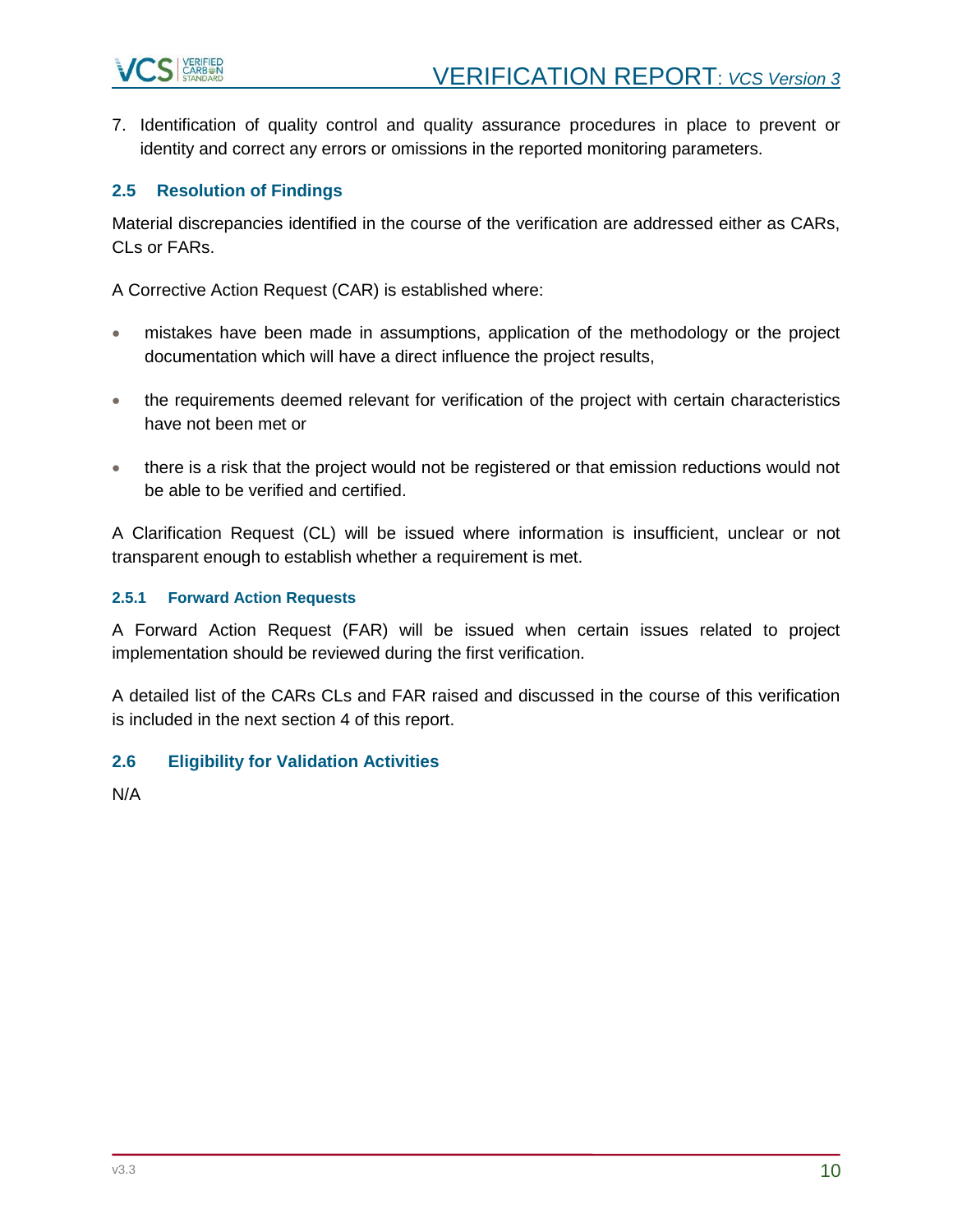

## <span id="page-10-0"></span>**3 VALIDATION FINDINGS**

## <span id="page-10-1"></span>**3.1 Participation under Other GHG Programs**

The project is only registered under VCS program, not participated under any other GHG programs.

## <span id="page-10-2"></span>**3.2 Methodology Deviations**

There is no deviation to the methodology applied by the project.

## <span id="page-10-3"></span>**3.3 Project Description Deviations**

There is no deviation to project description of the project.

## <span id="page-10-4"></span>**3.4 Grouped Project**

N/A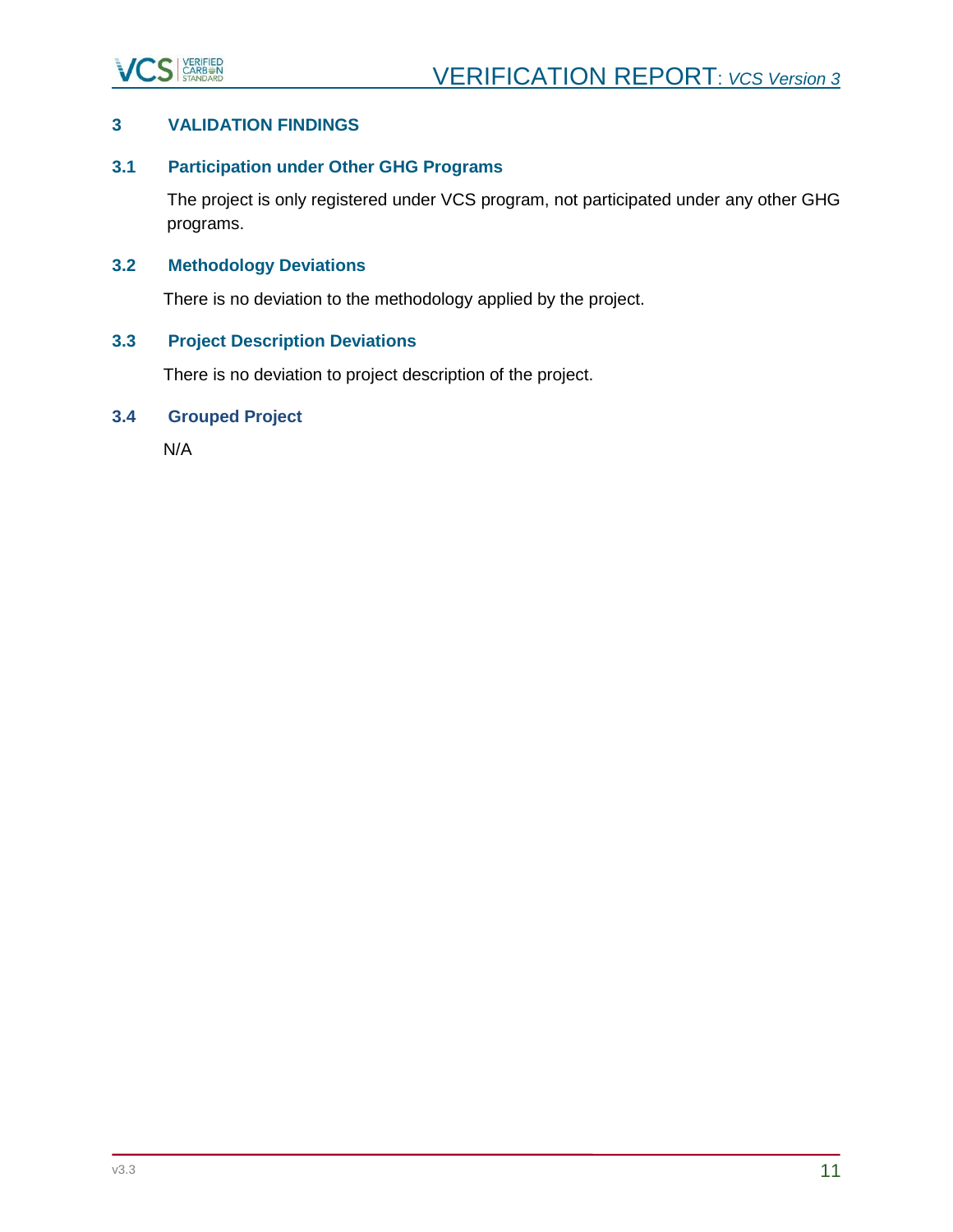

## <span id="page-11-0"></span>**4 VERIFICATION FINDINGS**

In this section the assessments and findings from the desk review of the VCS PD / GHG Report PD, site visit, interviews and supporting documents as well as the final assessments are summarised. Table 4-1 includes an overview of all raised CARs, CLs and FARs.

| No. | Topic / Chapter                                                  | <b>CAR</b> | CL | <b>FAR</b> |
|-----|------------------------------------------------------------------|------------|----|------------|
| 4.1 | Project implementation status                                    | 0          | 0  |            |
| 4.2 | Accuracy of GHG emission reduction or Removal calculations       |            | 0  |            |
| 4.3 | Quality of evidence to determine emission reductions or removals |            | 0  |            |
| 4.4 | Management and operational system                                | $\Omega$   | 0  |            |
|     | <b>SUM</b>                                                       |            | 0  |            |

**Table 4-1:** Overview of CARs, CLs and FARs issued

## <span id="page-11-1"></span>**4.1 Project Implementation Status**

#### <span id="page-11-2"></span>**4.1.1 Implementation status of the project activity**

#### **Description**

The monitoring period under verification is verified under VCS Standard Version 3.5.

Through the onsite visit, it has been confirmed that the project was implemented and the equipment were installed as indicated in the registered VCS PD<sup>/PD/</sup>. The project consists of only one site and is not implemented in phases. The construction of the project started on 22/09/2013 and commissioned on 30/12/2013. All 399,459 polycrystalline silicon solar cells with fixed bracket were installed. The electricity generated by solar cell module runs through a header box, then to dc-to-ac inverter, inverters are connected to 35kV box transformers, and then transformed to 110kV through the main transformer before delivered to Bulongji 330kV Substation and finally the power is fed into NWPG. It has been confirmed by the verification team through on-site visit that all physical features of the project activity proposed in the registered PD are in place. Through interviewing with the project proponent and reviewing the operation logs<sup>/LOG/</sup>, the project operated smoothly and normally during this monitoring period. No events or situations occurred during the monitoring period which may impact the applicability of the methodology.

Through reviewing the Power Purchase Agreement<sup>(PPA)</sup>, and line connection schematic of the electricity system of the solar power farm<sup>/PWD/</sup>, it is confirmed that the electricity generated by the project is supplied to the NWPG and the project boundary is consistent with the registered VCS PD. As per the registered VCS PD, there are no other sources of GHG emissions attributable to the project activity which has been verified through onsite visit and interview with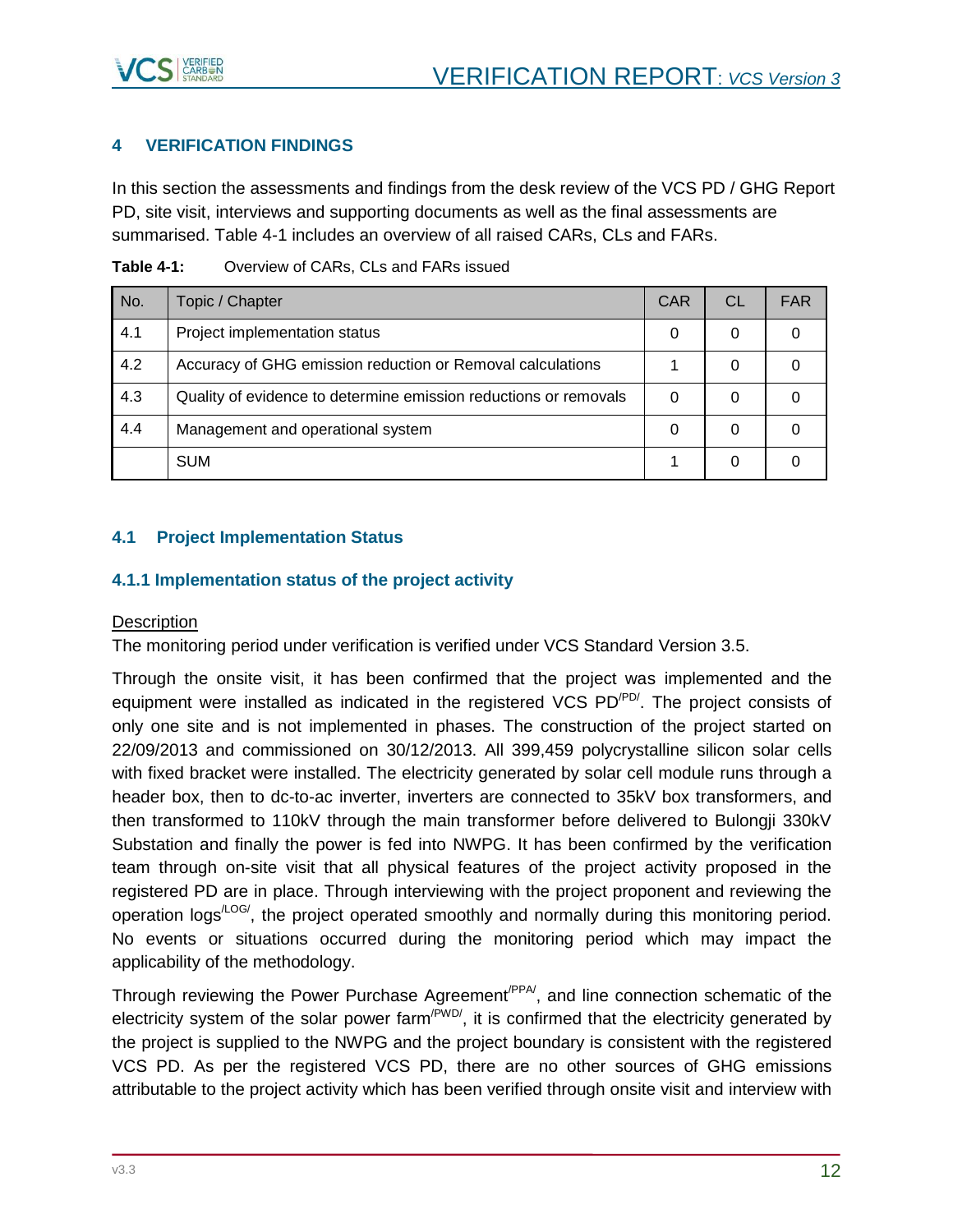

the project owner<sup>/IM01/</sup>. No fossil fuels were observed to be used for power generation by the project during this monitoring period.

The project owner has set up monitoring manual<sup>/MM/</sup> and other internal management procedures<sup>/O&M/</sup> referring to the monitoring plan in the registered PD. During this monitoring period, the project has been well operated following monitoring manual and management procedure. The staffs are well trained and are qualified<sup> $/TCR$ </sup>. Through document review and onsite visit, it has been confirmed by the assessment team that the PP has operated the project activity as per the registered PD. All the information (data and variables) provided in the monitoring report are in compliance with that is stated in the registered PD.

Essential data of the project is presented in the following Table 4-1a.

| <b>Item</b>               | Data                                                         |                                                 |        |                                                               |  |
|---------------------------|--------------------------------------------------------------|-------------------------------------------------|--------|---------------------------------------------------------------|--|
| Project title             | Three Gorges New Energy Jiuquan Co., Ltd Guazhou 100MW Solar |                                                 |        |                                                               |  |
|                           | <b>Power Project</b>                                         |                                                 |        |                                                               |  |
| Project owner             |                                                              | Three Gorges New Energy Jiuquan Co., Ltd.       |        |                                                               |  |
| Any specific project      |                                                              | Mega project (> $10^6$ t CO <sub>2eg</sub> / a) |        |                                                               |  |
| categories                |                                                              | Micro project (< 5000 t $CO_{2eq}$ / a)         |        |                                                               |  |
|                           |                                                              | AFOLU project                                   |        |                                                               |  |
|                           |                                                              | Grouped project                                 |        |                                                               |  |
|                           | ⊠                                                            | No specific project category                    |        |                                                               |  |
| VCS MR dated              | Draft:                                                       | 2015-09-21                                      | Final: | 2015-09-25                                                    |  |
| Applied Methodology       |                                                              |                                                 |        | ACM0002 "Grid-connected electricity generation from renewable |  |
|                           |                                                              | sources".(version 16.0)                         |        |                                                               |  |
| Project starting date     | 30/12/2013                                                   |                                                 |        |                                                               |  |
| Crediting period          | ⊠                                                            | <b>Renewable Crediting Period</b>               |        |                                                               |  |
|                           |                                                              | Fixed Crediting Period (10 y)                   |        |                                                               |  |
| Start of crediting period | 30/12/2013                                                   |                                                 |        |                                                               |  |

**Table 4-1a:** Project Characteristics

The details of the project location are given in table 4-1b:

**Table 4-1b:** Project Location

| No.                       | <b>Project Location</b>                                  |
|---------------------------|----------------------------------------------------------|
| <b>Host Country</b>       | P.R.China                                                |
| Region:                   | Gansu Province                                           |
| Project location address: | Solar Power Industry Zone, Guazhou County, Jingyuan City |
| Latitude:                 | 40°36'21.40" - 40°37'502.90"N                            |
| Longitude:                | 96°24′6.30″ - 96°25′38.30″E                              |

The key parameters of the project are given in table 4-1c:

**Table 4-1c:** Technical data of the project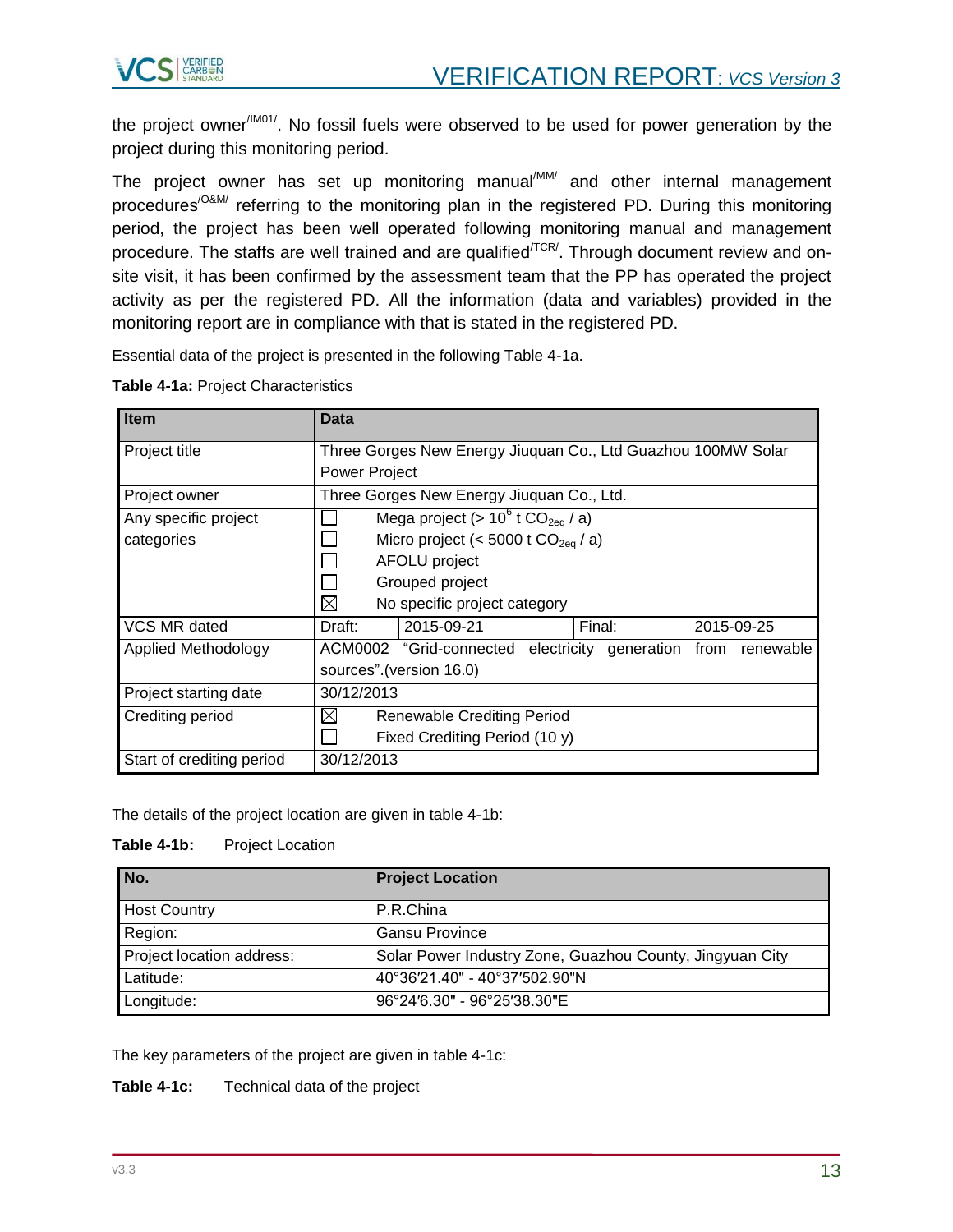

| Photovoltaic Modules(Polysilicon)       |                                         |                                   |                                    |                                                    |  |
|-----------------------------------------|-----------------------------------------|-----------------------------------|------------------------------------|----------------------------------------------------|--|
| <b>Manufacturer</b>                     |                                         |                                   |                                    | Changshu Artes sunshine Power Technology Co., Ltd. |  |
| <b>Type</b>                             | <b>CS6P-250P</b>                        |                                   | <b>CS6P-255P</b>                   |                                                    |  |
| Quantity                                | 294,315                                 |                                   |                                    | 105,144                                            |  |
| Rated maximum power (Pmax)              | 250 W                                   |                                   |                                    | 255 W                                              |  |
| Rated power voltage (V <sub>mp</sub> )  | 30.1 V                                  |                                   |                                    | 30.2 V                                             |  |
| Rated power current (I <sub>mp</sub> )  | 8.30 A                                  |                                   |                                    | 8.43 A                                             |  |
| Open circuit voltage (V <sub>oc</sub> ) | 37.2 V                                  |                                   |                                    | 37.4 V                                             |  |
| Short circuit current (Isc)             | 8.87 A                                  |                                   |                                    | 9.00 A                                             |  |
| Lifetime                                | 25 years                                |                                   |                                    | 25 years                                           |  |
| Decay rate in 25 years                  | $≤ 20%$                                 |                                   |                                    | $≤ 20%$                                            |  |
| <b>Conversion Efficiency</b>            | 15.54%                                  |                                   |                                    | 15.54%                                             |  |
| <b>Inverter</b>                         |                                         |                                   |                                    |                                                    |  |
| <b>Manufacturer</b>                     | Sungrow Power Supply Co., Ltd.          |                                   | Wuxi Sineng New Energy Co.,<br>Ltd |                                                    |  |
| <b>Type</b>                             | SG500MX                                 |                                   | EP-0500-A                          |                                                    |  |
| Quantity                                | 98                                      |                                   |                                    | 102                                                |  |
| V MPPmax. voltage                       | 850 V                                   | 1,000 V                           |                                    |                                                    |  |
| Max. Input current                      | 1,120 A                                 |                                   | 1,128 A                            |                                                    |  |
| <b>Rated output power</b>               | 500 kW                                  |                                   | 500 kW                             |                                                    |  |
| Rated output voltage                    | 3-315 V                                 |                                   | 315V                               |                                                    |  |
| <b>Max. Output current</b>              | 1,008A                                  |                                   |                                    | 1,008A                                             |  |
| <b>Box transformer</b>                  |                                         |                                   |                                    |                                                    |  |
| <b>Manufacturer</b>                     | Ningbo Tian'an<br>Transformer Co., Ltd. | Sunel<br>Transformer Co.,<br>Ltd. |                                    | Jiangsu Huapeng<br>Transformer Co., Ltd.           |  |
| Type                                    | ZGS-Z.G-1000/38.5                       | YBF-1000/40.5                     |                                    | ZGSF11-Z.G-1000/35                                 |  |
| Quantity                                | 40                                      | 30                                |                                    | 30                                                 |  |
| <b>Rated power</b>                      | 1,000 kVA                               | 1,000 kVA                         |                                    | 1,000kVA                                           |  |
| <b>Rated voltage</b>                    | 38500±2x2.5/315/31<br>5 V               | 40.5kV                            |                                    | $\sqrt{(38.5 \pm 2x2.5\%)}$ /0.315-<br>0.315 kV    |  |
| <b>Rated frequency</b>                  | 50 Hz                                   | 50 Hz                             |                                    | 50 Hz                                              |  |

#### <span id="page-13-0"></span>**4.1.2 Remaining Issues from Previous Validation or Verification**

#### **Description**

This is the  $1<sup>st</sup> VCS$  verification. There are no remaining issues for this project during the VCS Validation.

#### <span id="page-13-1"></span>**4.1.3 Compliance of the monitoring plan with the monitoring methodology**

#### **Description**

The project was registered under the VCS against the approved consolidated methodology ACM0002 Version 16.0 "Consolidated methodology for grid-connected electricity generation from renewable sources"/ACM0002/. By observing and interviewing during site visiting, the monitoring plan in the registered VCS PD and the applied methodology was properly implemented and followed by the project proponent (PP). It is confirmed that the monitoring plan in the registered VCS PD is in accordance with the approved methodology ACM0002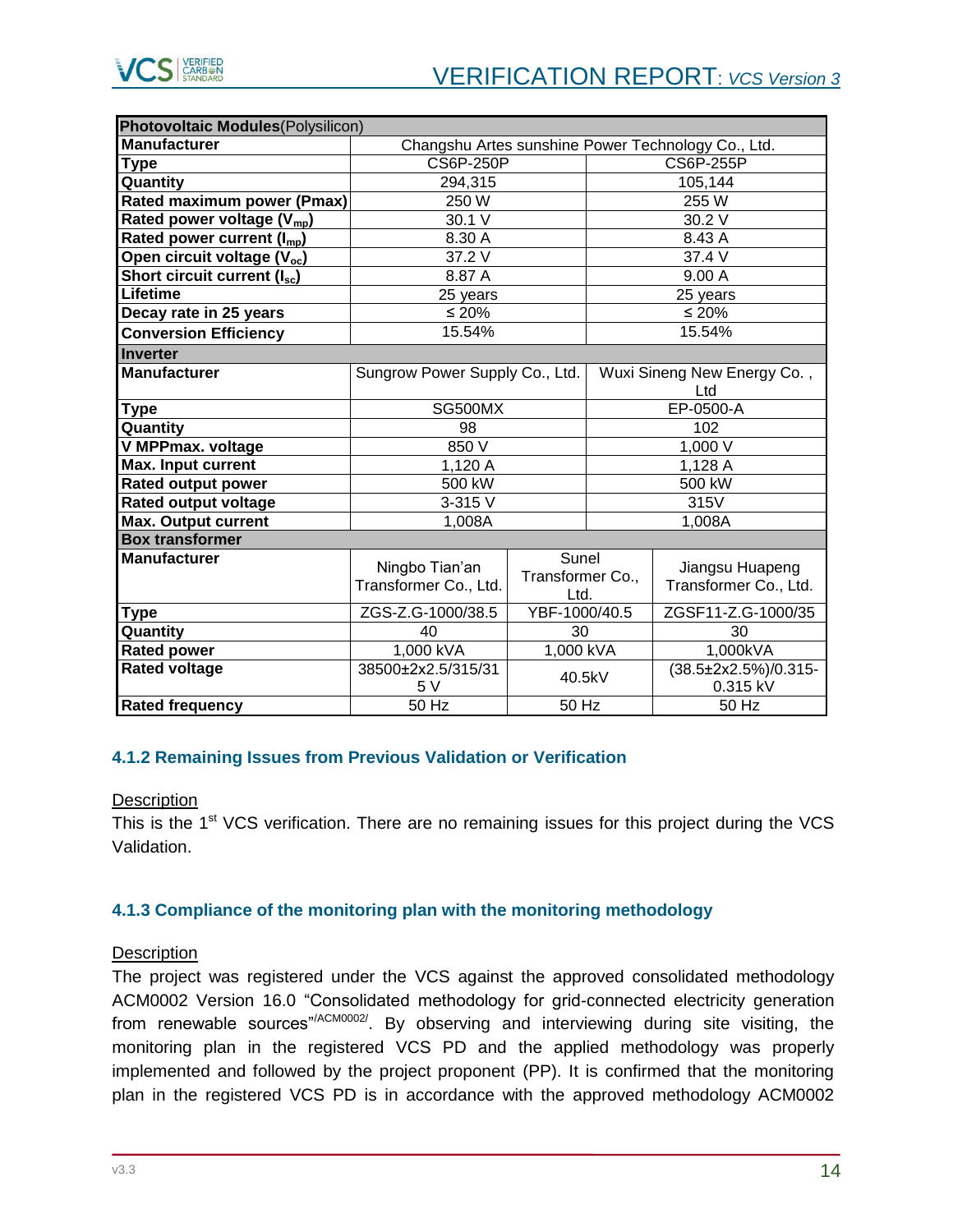

Version 16.0.

## <span id="page-14-0"></span>**4.1.4 Implementation Status of the Monitoring Plan and Completeness of Monitoring**

#### **Description**

During the verification a site visit was carried out. On the basis of this site visit and the reviewed project documentation it can be confirmed that w.r.t. the realized technology, the project equipments, as well as the monitoring and metering equipment, the project has been implemented and operated as described in the registered Monitoring Plan<sup> $P$ D/</sup>.

The project exported electricity to the Gansu Province Power Grid, which is a part of North West Power Grid (NWPG). The recorded generation data<sup>/LOG/</sup>, meter readings<sup>/MRS/</sup>, meter calibration certificates<sup>/CAL/</sup>, monthly electricity sale receipts, electricity balance sheet<sup>/EBS/</sup>, and plant operation records<sup>/O&M/</sup> were verified by the verification team during the on-site visit.

The electricity generated by the project is transformed to 110kV through the onsite 110kV substation before connected to the Bulongji Substation of NWPG through 110kV transmission line. NWPG contains Shaanxi Province, Gansu Province, Qinghai Province, Ningxia Hui Autonomous Region and Xinjiang Uyghur Autonomous Region power grids<sup>/GEF/</sup>.

All required equipment and procedures are available and implemented in an appropriate manner. All necessary monitoring instruments are installed. The measuring devices are well known and state-of-the-art. All required instruments including stand by and operating procedures for the same have been implemented in an appropriate manner.

For the metering purpose, one bidirectional sealed meters i.e. M1 is installed at the onsite 110kV substation. The meter has an accuracy of 0.2s and measures both the electricity delivered to the grid by the project (*EGexport,y*) and the electricity imported from the grid by the project (*EG<sub>import,y*). The meter readings are reported at 24:00h on the 29<sup>th</sup> of each month<sup>/PPA/</sup>.</sub>

Another bidirectional sealed meters i.e. M2 is installed at the Bulongji substation. The meter has an accuracy of 0.2s and measures both the electricity delivered to the grid by the project (*EGexport,y*) and the electricity imported from the grid by the project (*EGimport,y*).

Meter M1 is owned, operated and maintained by the project owner and meter M2 is owned, operated and maintained by the grid company.

The electricity recorded by the meter M1 is the basis of the emissions reduction verification. When M1 is out of order, the readings from meter M2, which are provided by the grid company only under such circumstances, are used instead. If the all the monitoring meters break down, PP confirms that the electricity generated by the proposed project will be zero during the malfunction period.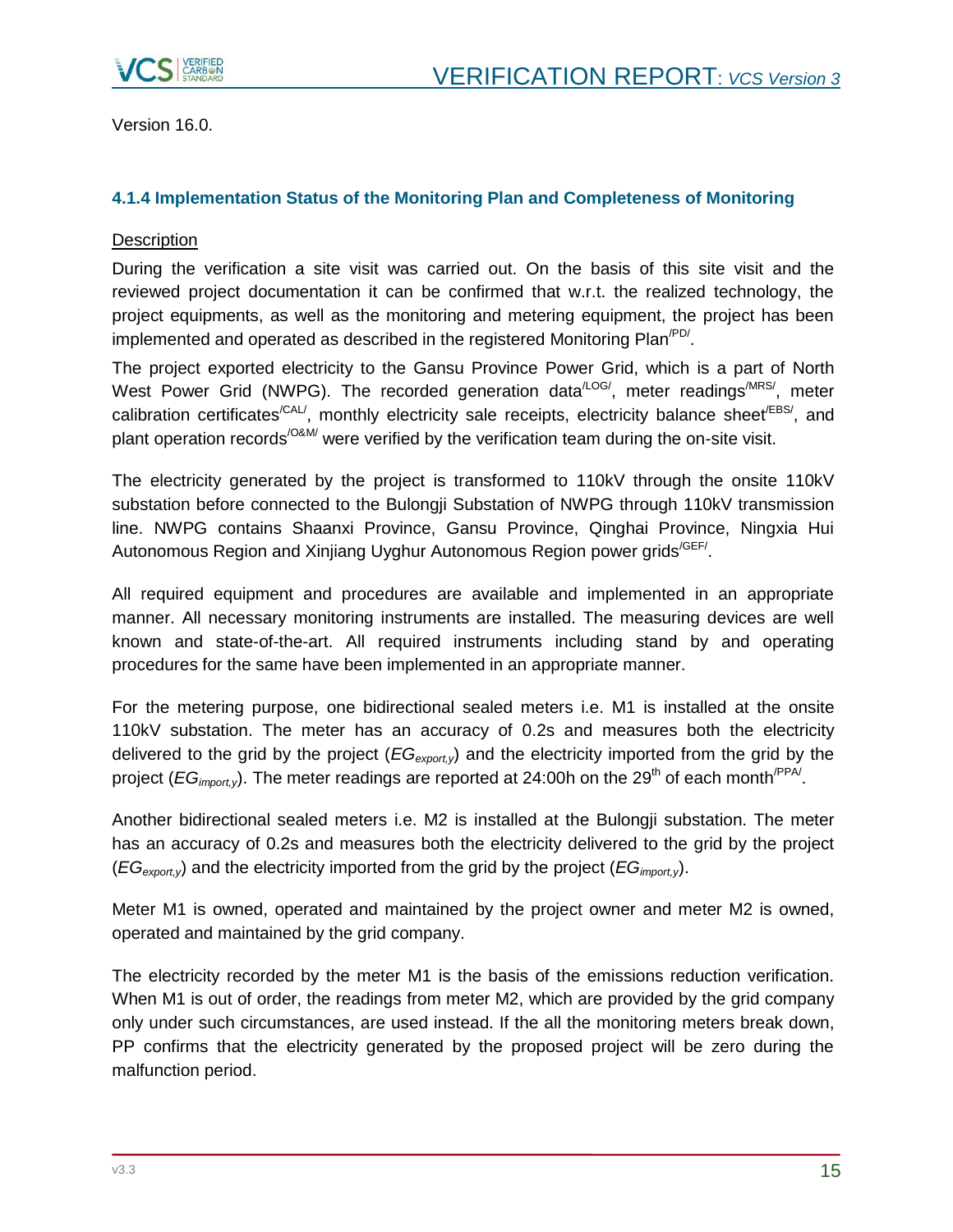

The meter was duly calibrated (annually) by a qualified third party institute. Neither mistakes nor malfunction on the meter M1 have been observed during this monitoring period. The DOE has checked related calibration certificates<sup>/CAL/</sup> and can confirm that the calibration of meter is valid for the entire monitoring period.

Please refer to table 4-1d for detailed meter information

**Table 4-1d:** Meter information

|                  | M <sub>1</sub> |             |  |
|------------------|----------------|-------------|--|
| Type             | WU.TE432q      |             |  |
| Serial No.       | 41600811       |             |  |
| Manufacturer     | <b>ISKRA</b>   |             |  |
| Accuracy         | 0.2s           |             |  |
| Calibration data | Calibrated     | Valid until |  |
|                  | 15/11/2013     | 14/11/2014  |  |
|                  | 14/11/2014     | 13/11/2015  |  |

During the verification all relevant monitoring parameters (as listed in chapter 4.3 of the PD) have been verified with regard to the appropriateness of the applied measurement / determination method, the correctness of the values applied for ER calculation, the accuracy, and applied QA/QC measures. The results as well as the verification procedure are described parameter-wise in the project specific verification checklist.

It can be confirmed that all monitoring parameters have been measured / determined without material misstatements and in line with all applicable standards and relevant requirements.

**Quantity of net electricity generation supplied by the Project Plant to the Grid – EGfacility,y** According to the methodology and registered PD, *EGfacility,y* is calculated with the following equation:

*EGfacility,y=EGexport, <sup>y</sup>-EGimport, <sup>y</sup>*

Where:

- $EG<sub>facility</sub>$  = Quantity of net electricity generation supplied by the Project plant to the Grid
- $EG<sub>export</sub> =$  Quantity of the electricity generation delivered to the grid by the project
- $EG<sub>imootv</sub>$  = Quantity of the electricity imported from the grid by the project

## **Quantity of the electricity generation delivered to the grid by the project –***EGexport,y*

The meter M1 is installed to measure the quantity of the electricity delivered to the grid by the project. The project owner reads the meter and records the data at 24:00h on 29<sup>th</sup> of every month. Then, the project owner submits the reading results to the grid company for crosscheck with meter readings of meter M2. Upon the agreement from both parties, the electricity balance sheets are issued by the grid company<sup>/EBS/</sup>. Then the project owner issued the relevant receipts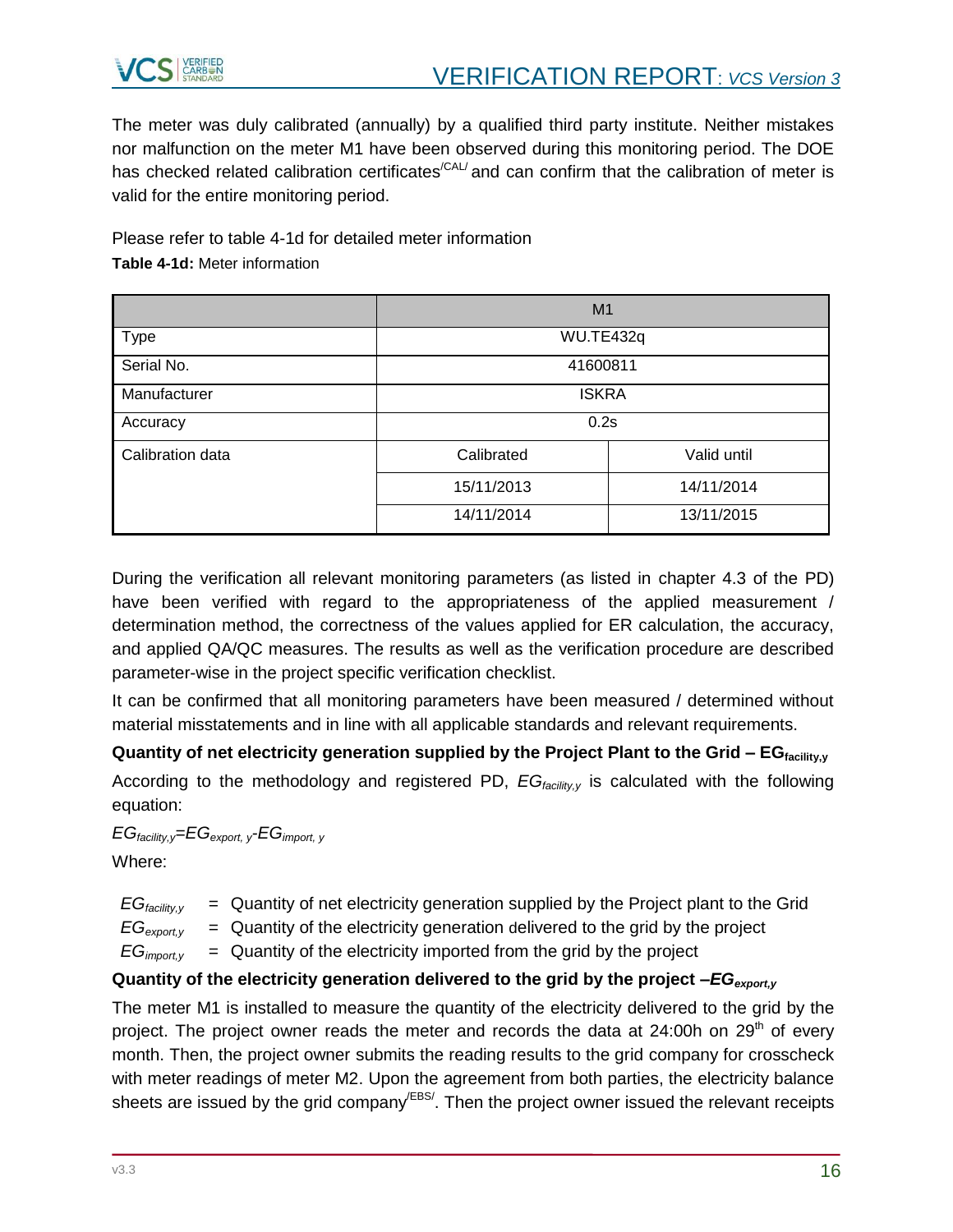

to the grid company. The electricity quantities are crosschecked by the receipts of sales or relevant commercial data, to ensure the accuracy and integrality of the data collected<sup>/EBS/</sup>.

## **Quantity of the electricity imported from the grid by the project –** *EGimport,y*

The meter M1 is installed to measure the quantity of the electricity imported from the grid by the project. The project owner reads the meter and records the data at 24:00h on 29<sup>th</sup> of every month. Then, the project owner submits the reading results to the grid company for crosscheck with meter readings of meter M2. Upon the agreement from both parties, the electricity balance sheets are issued by the grid company<sup>/EBS/</sup>. Then the grid company issued the relevant receipts to the project owner. The electricity quantities are crosschecked by the receipts of purchases or relevant commercial data, to ensure the accuracy and integrality of the data collected<sup>/EBS/</sup>.

A draft monitoring report was submitted to the verification team by the project participants. During the verification, mistakes and needs for clarification were identified. The PP has carried out the requested corrections so that it can be confirmed that the Monitoring report is complete and transparent and in accordance with the registered PD and other relevant requirements.

#### Related Findings

 $\boxtimes$ No CARs, CLs or FARs have been identified in this context

The following finding(s) have been addressed:

#### <span id="page-16-0"></span>**4.2 Accuracy of GHG Emission Reduction or Removal Calculations**

#### **Description**

 $\Box$ 

The ER calculation spreadsheet had been provided by PP and has been verified by verification team as reproducible, thus it is confirmed that the ER calculation is overall correct.

The GHG emission reduction is calculated as baseline emission minus project emission and leakage emission.

For the calculation of baseline emissions the ex-ante determined value of baseline parameters, i.e., NWPG Emission Factor is taken into account which is a validated value.

#### *Baseline Emissions:*

The formula used for the determination of baseline emissions is consistent with the PD:

$$
BE_y = EG_{\text{facility},y} \times EF_{\text{grid}, CM, y}
$$

 $= 210,316.2$  MWh x 0.8311 tCO<sub>2</sub>e/MWh

 $= 174,793$  tCO<sub>2</sub>e

Where: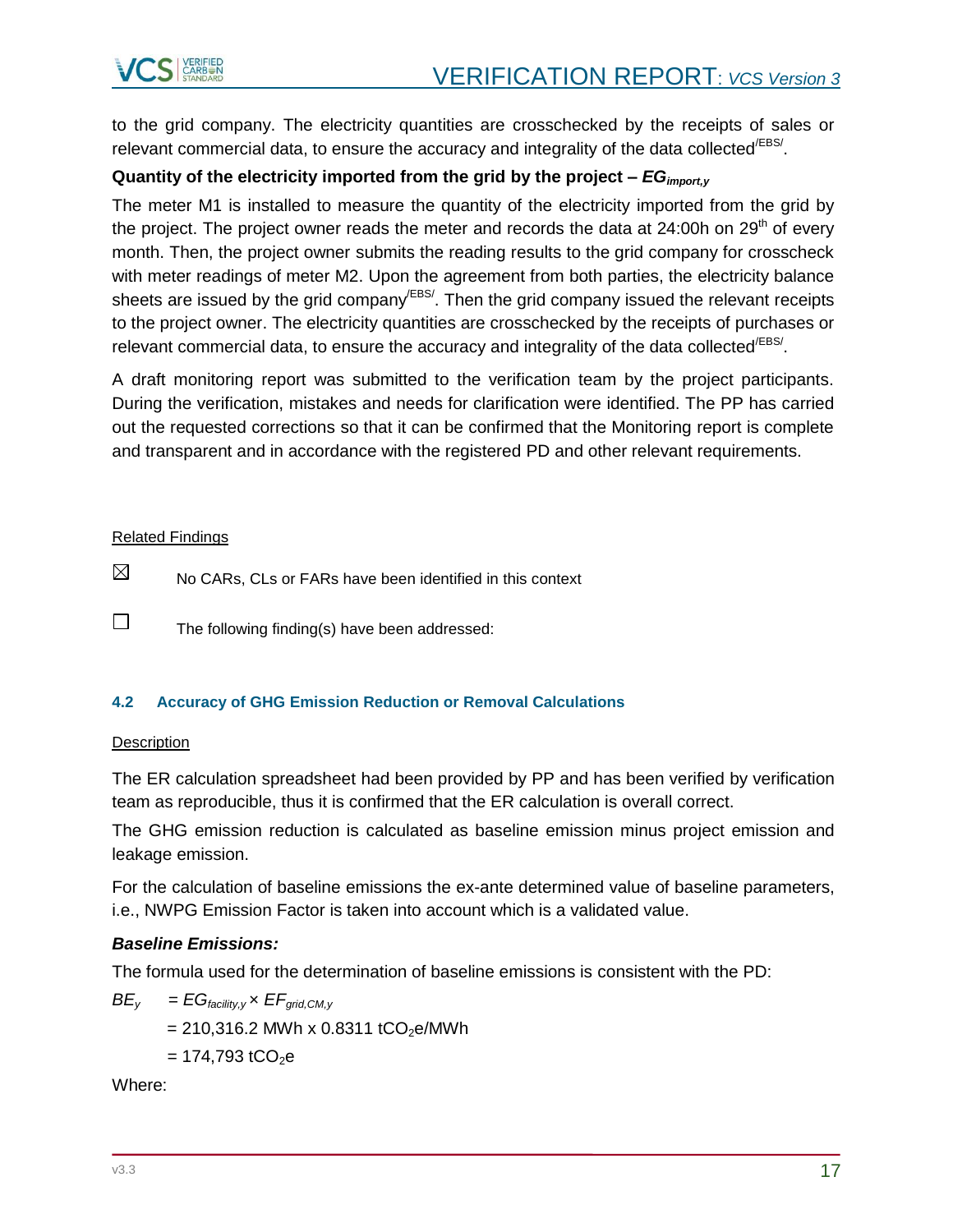

$$
BE_y
$$
: the baseline emission (tCO<sub>2e</sub>)

*EGfacility,y* : Quantity of net electricity generation supplied by the Project plant to the Grid *EFgrid,CM,y* : the NWPG emission factor which is calculated ex-ante according to the applied methodology

## *Project Emission & Leakage:*

According to methodology and registered PD, Project emission ( $PE<sub>v</sub>$ ) is 0 tCO<sub>2</sub>e, and Leakage emission is not considered.

## *Emission Reduction:*

Summary of emission reductions during the monitoring period:

$$
ER_y = BE_y - PE_y
$$

$$
= BE_y - 0
$$

$$
= BE_y
$$

Where:

| ER <sub>v</sub> | Emission reductions (t $CO2e$ )          |
|-----------------|------------------------------------------|
| BE <sub>v</sub> | Baseline Emissions (t CO <sub>2</sub> e) |
| PE <sub>v</sub> | Project Emissions (t $CO2e$ )            |

**Table 4-2a:** Emission reduction calculation

|                                    | <b>Baseline Emissions</b>           | <b>Emission</b>                               |                                     |                                      |  |
|------------------------------------|-------------------------------------|-----------------------------------------------|-------------------------------------|--------------------------------------|--|
| <b>Parameters</b>                  | <b>Net Export to</b><br><b>NWPG</b> | <b>Grid Emission</b><br><b>Factor of NWPG</b> | <b>Baseline</b><br><b>Emissions</b> | <b>Reductions</b><br>ER <sub>v</sub> |  |
|                                    | $EG_{\text{facility},y}$            | $EF_{grid,CM,y}$                              | BE <sub>v</sub>                     |                                      |  |
|                                    | (MWh)                               | (tCO <sub>2e</sub> /MWh)                      | (1CO <sub>2e</sub> )                | (1CO <sub>2e</sub> )                 |  |
| 30/12/2013-31/12/2013              | $0^1$                               | 0.8311                                        | 0                                   | 0                                    |  |
| 01/01/2014-31/12/2014 <sup>2</sup> | 127,485.6                           | 0.8311                                        | 105,953                             | 105,953                              |  |
| 01/01/2015-29/08/2015              | 82,830.6                            | 0.8311                                        | 68.840                              | 68,840                               |  |
| <b>Subtotal</b>                    | 210,316.2                           |                                               | 174,793                             | 174,793                              |  |

To re-produce the emission reductions, following documents/records were verified by the audit

l

<sup>&</sup>lt;sup>1</sup> The project connected to the power grid on 30/12/2013 and started commissioning via checking the PPA<sup>/PPA/</sup> and the operation log of the power plant<sup>/LOG/</sup>, however via cheking the PPA<sup>/PPA/</sup> and the operation log of the power plant<sup>(LOG/</sup> and the electricity balance sheets<sup>/EBS/</sup>, it is confiremd that all the power generated by the project from 30/12/2013 to 31/12/2013 was consumed by the project itself, there's no electricity transaction between the project and the power grid during 30/12/2013–31/12/2013<sup>/EBS/</sup>. Hence the baseline emission and emission reduction of this period is 0.

 $^2$  The value of 30/12/2014 and 31/12/2014 was derived from Daily Electricity Balance Sheet of Meter M1 dated on 30/12/2014 and 31/12/2014/EBS/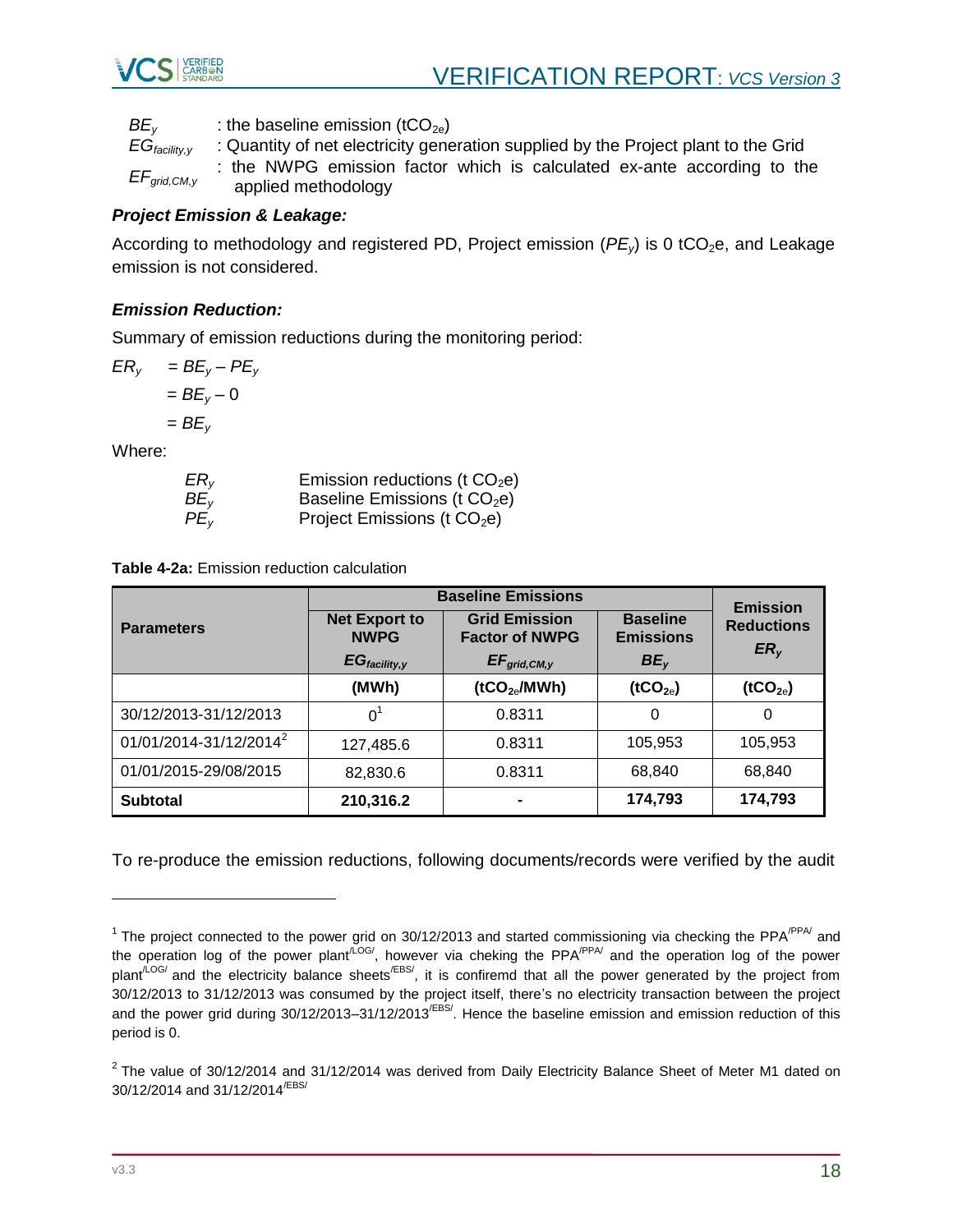

team:

- Meter readings of M1<sup>/MRD/</sup>
- Receipts raised via M1<sup>/EBS/</sup>
- Monthly electricity balance sheet issued based on M1<sup>/EBS/</sup>
- Meters calibration records (covering the monitoring period)<sup>/CAL/</sup>
- Daily Electricity Balance Sheet of Meter M1 dated on 30/12/2014 and 31/12/2014<sup>/EBS/</sup>

All the figures as per the monitoring report were cross-checked by the verification team against basic monitored data.

No malfunction of meter M1 was detected during the monitoring period and the troubleshooting process as indicated in the PD and monitoring report was not adopted.

#### Related Findings

 $\Box$ 

No CARs, CLs or FARs have been identified in this context

 $\boxtimes$ The following finding(s) have been addressed:

| Finding:                                                                                                                                                                                             |                                                                                                                                                                                                                                           | CAR 1                                                                                                                                                     |                                                                                      |
|------------------------------------------------------------------------------------------------------------------------------------------------------------------------------------------------------|-------------------------------------------------------------------------------------------------------------------------------------------------------------------------------------------------------------------------------------------|-----------------------------------------------------------------------------------------------------------------------------------------------------------|--------------------------------------------------------------------------------------|
| <b>Classification</b>                                                                                                                                                                                | <b>CAR</b>                                                                                                                                                                                                                                | <b>CL</b>                                                                                                                                                 | <b>FAR</b>                                                                           |
| <b>Description of finding</b><br>Describe the finding in unam-<br>biguous style; address the<br>context (e.g. section)                                                                               | parameter $EG_{\text{facility},y}$ is not consistent in the MR.                                                                                                                                                                           |                                                                                                                                                           | It is observed that the name and the description of the monitoring                   |
| <b>Corrective Action #1</b><br>This section shall be filled by<br>the PP. It shall address the cor-<br>rective action taken in details.                                                              | revised in the MR version 02.                                                                                                                                                                                                             |                                                                                                                                                           | The name and the description of the monitoring parameter $EG_{\text{facility,V}}$ is |
| <b>DOE Assessment #1</b><br>The assessment shall encom-<br>pass all open issues. In case of<br>non-closure, additional<br>corrective action and DOE<br>assessments (#2, #3, etc.) shall<br>be added. | The revised MR has been checked, it is confirmed that the name and the<br>description of the monitoring parameter $EG_{\text{facility},v}$ is consistent in the<br>revised MR and in line with the applied methodology and registered PD. |                                                                                                                                                           |                                                                                      |
| <b>Conclusion</b><br>Tick the appropriate checkbox                                                                                                                                                   | Appropriate action was taken<br>⊠<br>$\bowtie$<br>Additional action should be taken<br>$\times$                                                                                                                                           | To be checked during the first periodic verification<br>Project documentation was corrected correspondingly<br>The project complies with the requirements |                                                                                      |

## <span id="page-18-0"></span>**4.3 Quality of Evidence to Determine GHG Emission Reductions or Removals**

#### **Description**

The key monitoring parameter with influence on the calculation of the emission reductions is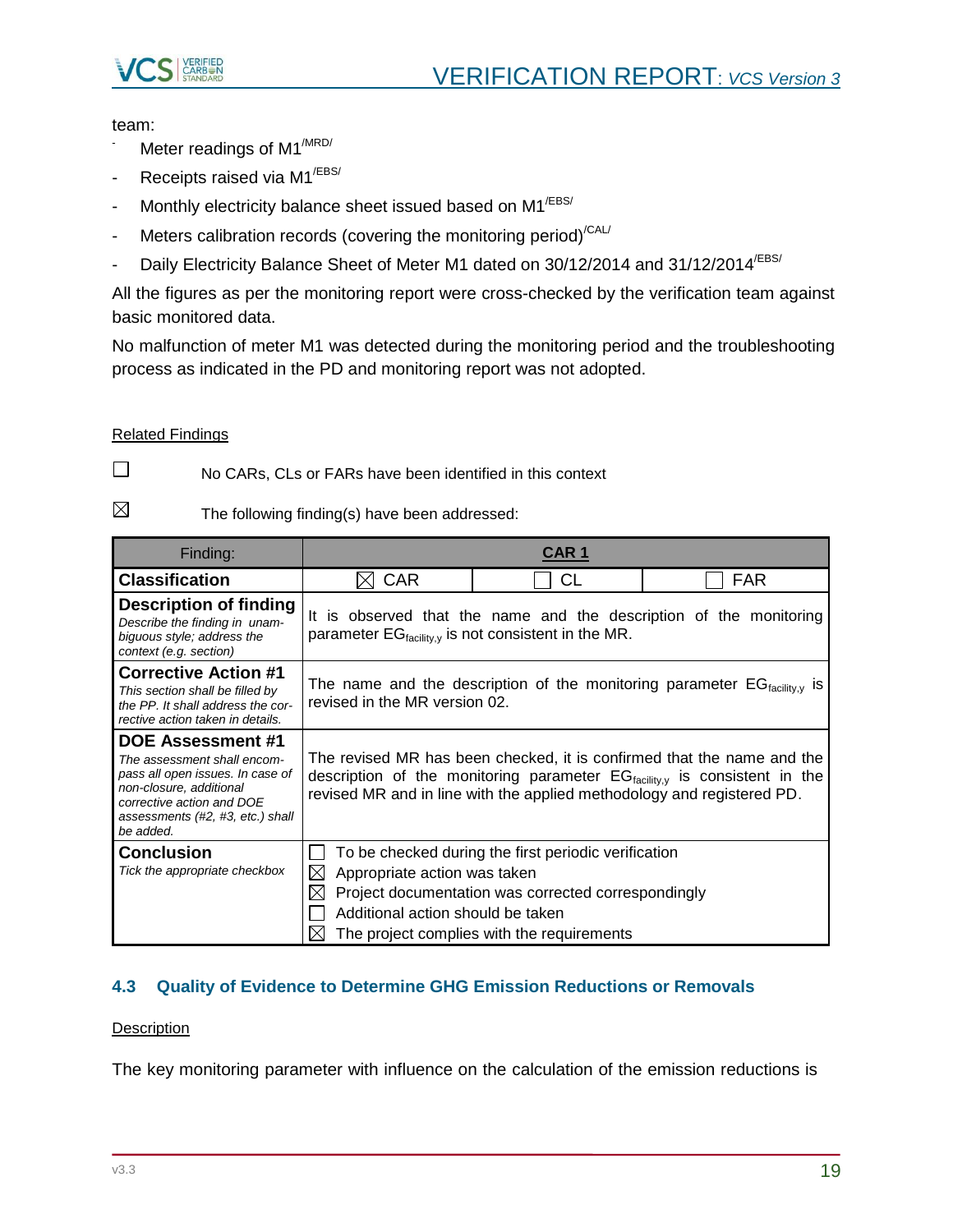

## the *EGfacility,y*.

The power was calculated based on the measurement results of *EGexport,y* and *EGimport,y,* while *EGexport,y* and *EGimport,y* are measured with high accuracy (0.2s) and duly calibrated power meter. All the meter readings are carried out at  $24:00$  on  $29<sup>th</sup>$  of every month. All relevant evidence was fully checked by the verification team during the on-site visit. All evidence is clearly identifiable and assessed to be correct.

#### Related Findings

- $\boxtimes$ No CARs, CLs or FARs have been identified in this context
- $\Box$ The following finding(s) have been addressed:

#### <span id="page-19-0"></span>**4.4 Non-Permanence Risk Analysis**

#### **Description**

A monitoring team has been set up and trained to conduct the monitoring. The monitoring procedures have been defined in the project management procedures<sup>/QA/&/O&M/</sup>. The internal audit for monitoring work has been carried out<sup> $TCR$ </sup>. No major non-conformity was found in the internal audit which was checked via on-site interviews.

Quality management procedures for measurements, collection and compilation of data, data storage and archiving, calibration, maintenance and training of personnel in the framework of this CDM project activity have been defined. The procedures defined can be assessed as appropriate for the purpose. No significant deviations thereof have been observed during the verification.

The emission reductions (ERs) estimated in the VCS PD for this monitoring period of 608 days (from 30/12/2013 to 29/08/2015) is 219,129 tCO<sub>2</sub>e (219,129tCO<sub>2</sub>e=131,977tCO<sub>2</sub>e  $*$ 365day/365day+130,908tCO<sub>2</sub>e $*$ (608day-365day)/365day<sup>3</sup>). The verified actual emission reduction in this monitoring period is 174,793 tCO<sub>2</sub>e, which is 20% lower than the estimated ERs for the same period as per the VCS PD. It is deemed reasonable as the estimation in the registered PD is based on long-term data while the actual solar resources can fluctuate over years.

#### Related Findings

- $\boxtimes$ No CARs, CLs or FARs have been identified in this context
- $\Box$ The following finding(s) have been addressed:

l

 $^3$  According to the VCS PD and registered ER sheet, the estimated ER from 30/12/2013-29/12/2014 is 131,977tCO<sub>2</sub>e and the estimated ER from  $30/12/2014 - 29/12/2015$  is  $130.908$ tCO<sub>2</sub>e.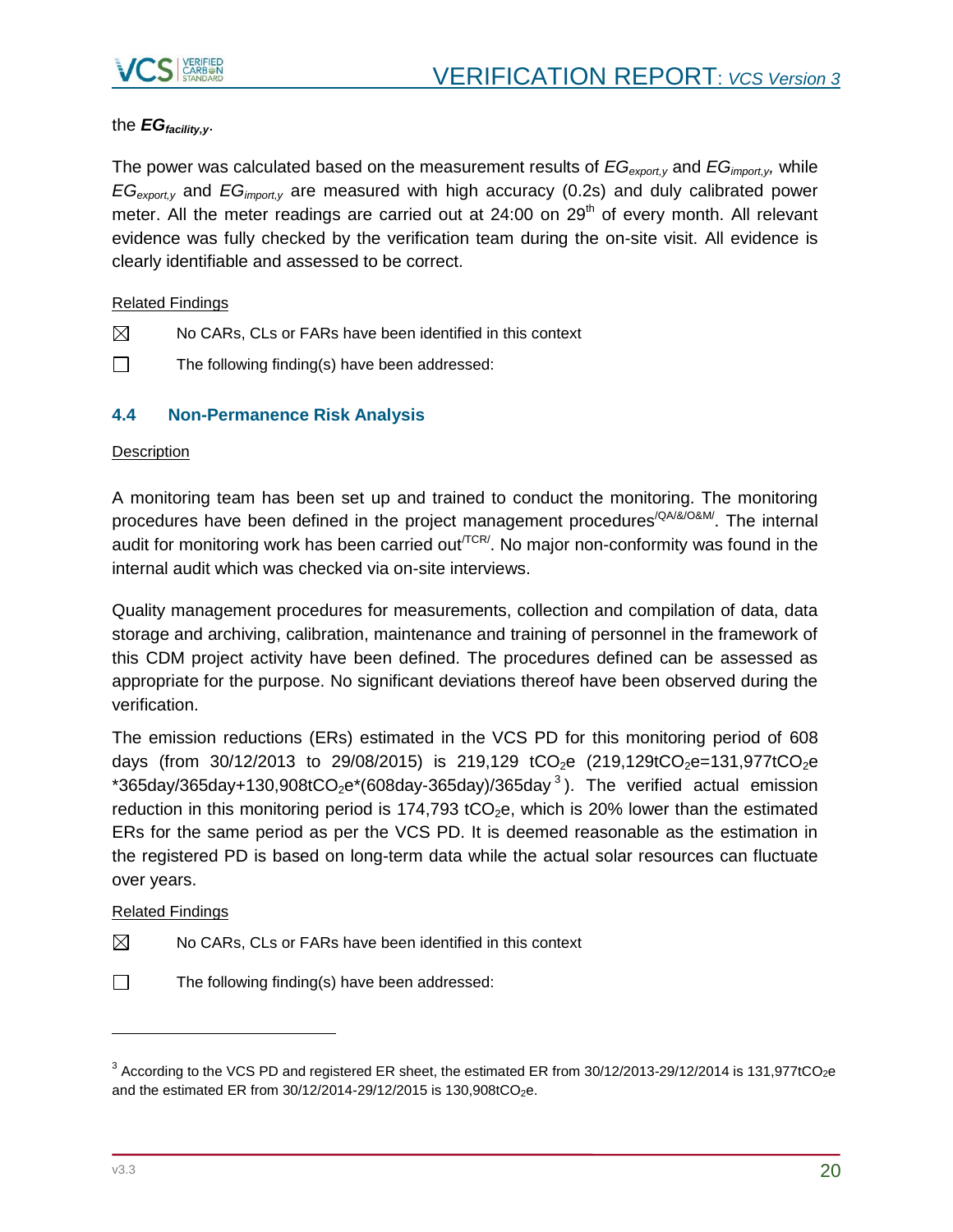



## <span id="page-20-0"></span>**5 VERIFICATION CONCLUSION**

Climate Bridge Ltd. has commissioned the TÜV NORD JI / CDM Certification Program to carry out the VCS verification of the Three Gorges New Energy Jiuquan Co., Ltd Guazhou 100MW Solar Power Project (PL1444) in Solar Power Industry Zone, Guazhou County, Jingyuan City, Gansu Province, P. R. China with regard to the requirements of VCS standard version 3.5.

The proposed VCS project activity consistent of a newly built grid-connected photovoltaic power plant with installed capacity of 100MWp which is located in Solar Power Industry Zone, Guazhou County, Jingyuan City, Gansu Province of P. R. China. The electricity generated by solar cell module runs through a header box, then to dc-to-ac inverter, inverters are connected to 35kV box transformers, and then transformed to 110kV through the main transformer before delivered to Bulongji 330kV Substation and finally the power is fed into North West Power Grid of China (NWPG). The project will help reduce GHG emissions generated from the high-growth, coal-dominated power generation.

In the course of the verification 1 Corrective Action Requests (CARs), 0 Clarification Requests (CLs) were raised and successfully closed.

The verification is based on the draft monitoring report, the monitoring plan as set out in the validated PD / GHG Report PD, the validation report, emission reduction calculation spreadsheet and supporting documents made available to the TÜV NORD JI/CDM CP by the project participant.

In detail the conclusions can be summarised as follows:

- all operations of the project are implemented and installed as planned and described in the validated project description / GHG Report PD.
- the monitoring plan is in accordance with the applied approved methodology, ACM0002 Ver.16.0
- the installed equipment essential for measuring parameters required for calculating emission reductions is calibrated appropriately.
- the monitoring system is in place and functional. The project has generated GHG emission reductions.

As the result of this VCS verification, the verifier confirms that the GHG emission reductions are calculated without material misstatements in a conservative and appropriate manner. TÜV NORD JI/CDM CP herewith confirms that the project has achieved emission reductions in the above mentioned reporting period as follows: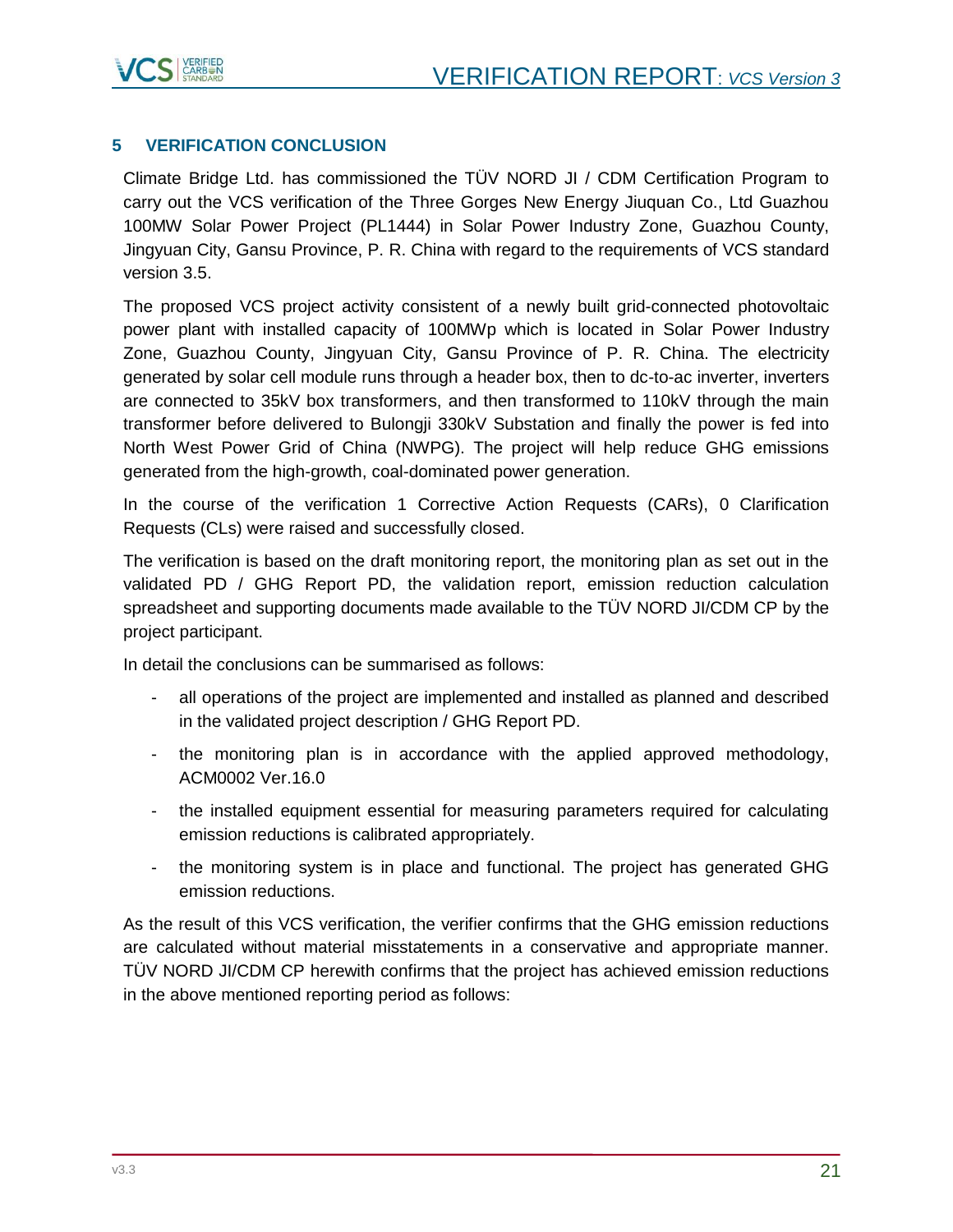

Verification period: From 30/12/2013 to 29/08/2015

| Year             | Baseline emissions or<br>removals ( $tCO2e$ ) | Project emissions or<br>removals ( $tCO2e$ ) | Net GHG emission<br>reductions or removals<br>(tCO <sub>2</sub> e) |
|------------------|-----------------------------------------------|----------------------------------------------|--------------------------------------------------------------------|
| Year 2013        | O                                             | O                                            | 0                                                                  |
| Year 2014        | 105,953                                       | 0                                            | 105,953                                                            |
| <b>Year 2015</b> | 68,840                                        | O                                            | 68,840                                                             |
| <b>Total</b>     | 174,793                                       | 0                                            | 174,793                                                            |

Shanghai, 2015-10-06

Fancy Zhao

Zhao Xuejiao TÜV NORD JI/CDM Certification Program Verification Team Leader

Essen, 2015-10-06

 $42$ 

Rainer Winter TÜV NORD JI/CDM Certification Program Final Approval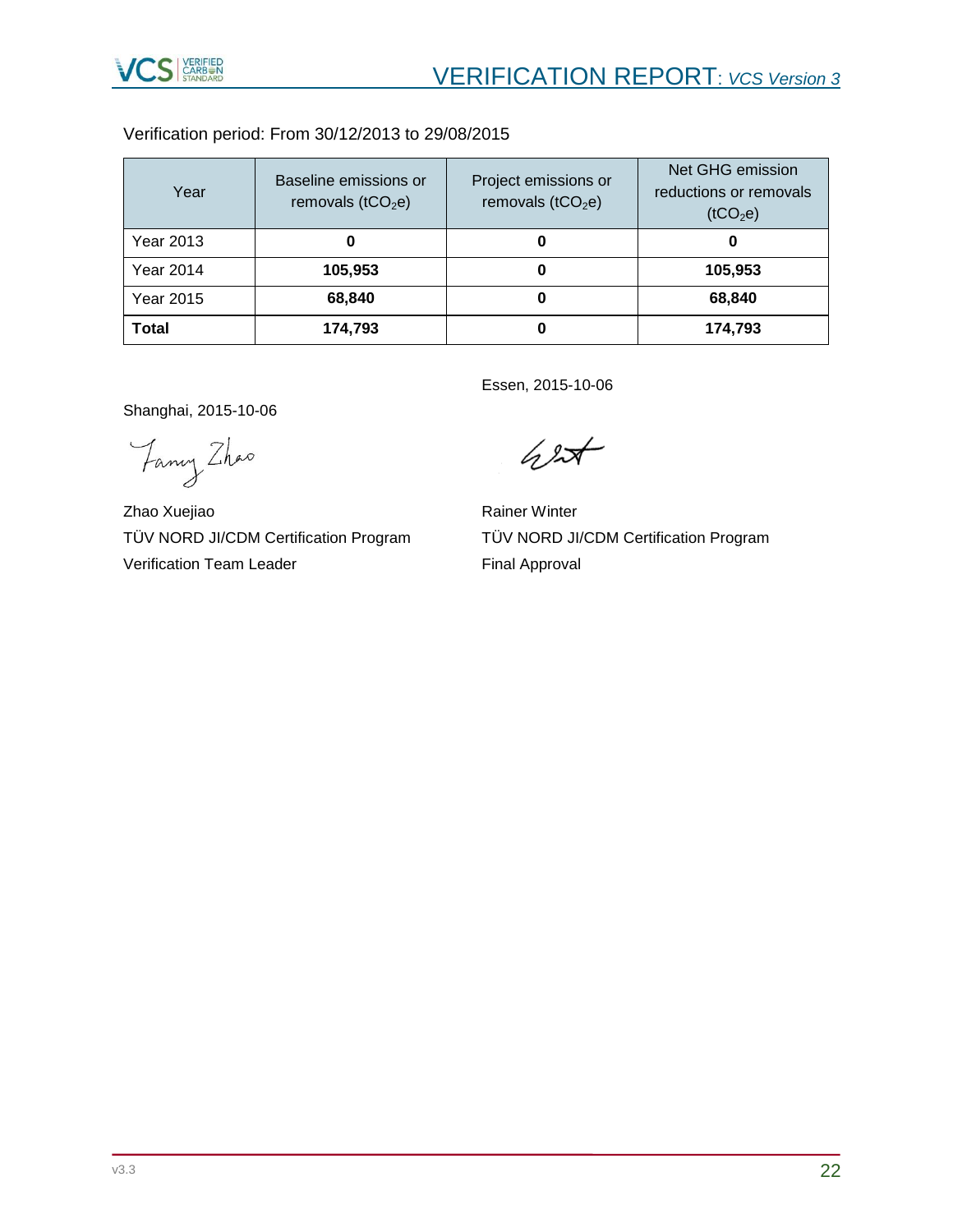

## <span id="page-22-0"></span>**APPENDIX 1:** REFERENCES

| Table Annex 1.1: | Documents provided by the project participant |  |  |  |
|------------------|-----------------------------------------------|--|--|--|
|                  |                                               |  |  |  |

| <b>Reference</b> | <b>Document</b>                                                                                                                                                                                                                                                                                                                                                                                                                                                              |
|------------------|------------------------------------------------------------------------------------------------------------------------------------------------------------------------------------------------------------------------------------------------------------------------------------------------------------------------------------------------------------------------------------------------------------------------------------------------------------------------------|
| /BL/             | Business License of Three Gorges New Energy Jiuquan Co., Ltd.                                                                                                                                                                                                                                                                                                                                                                                                                |
| /CAL/            | Calibration certificates covering monitoring period (30/12/2013 to 29/08/2015)<br>Calibration Certificate of Meter M1 dated on 2013-11-15 and 2014-11-14, valid<br>1.<br>till 2015-11-13 issued by Gansu Electric Power Company Energy Measurement<br>Center.<br>Procedure of control of monitoring meters.<br>2.<br>Calibration Certificate for PT & CT issued by Gansu Electric Power Company<br>3.<br>Energy Measurement Center on 2013-11-15, valid period is ten years. |
| /CMA/            | Certificate of Metrological Authorization of Gansu Electric Power Company Energy<br>Measurement Center on 2011-01-26 issued by Gansu Province Bureau of Quality &<br>Technical Supervision, the valid period is to 2016-01-25. Ref No. (Gan) faji (2011)<br>62055                                                                                                                                                                                                            |
| /EBS/            | Electricity Balance Sheet covering the monitoring period<br>Monthly and Daily Electricity Balance Sheet of Meter M1<br>$\bullet$<br>Electricity sales and purchases Receipts<br>Daily Electricity Balance Sheet of Meter M1 dated on 30/12/2014 and<br>$\bullet$<br>31/12/2014                                                                                                                                                                                               |
| /LOG/            | Power plant daily operation log.<br>٠<br>Power plant daily dispatch log.<br>$\bullet$<br>Maintenance plan and records.<br>$\bullet$<br>Electric equipment operation records.<br>$\bullet$<br>Duty shift records.<br>٠<br>Hourly power generation statistics from DCS.<br>$\bullet$<br>Daily power generation statistics from DCS.<br>$\bullet$<br>Monthly power generation statistics from DCS.                                                                              |
| /MM/             | Monitoring Manual for the project site                                                                                                                                                                                                                                                                                                                                                                                                                                       |
| /MR/             | Monitoring Report of Three Gorges New Energy Jiuquan Co., Ltd Guazhou 100MW<br>Solar Power Project, dated 2015-09-21, version 01<br>Monitoring Report of Three Gorges New Energy Jiuquan Co., Ltd Guazhou 100MW<br>Solar Power Project, dated 2015-09-25, version 02                                                                                                                                                                                                         |
| /MRD/            | Meter Reading Records of Meter M1 (30/12/2013 to 29/08/2015)                                                                                                                                                                                                                                                                                                                                                                                                                 |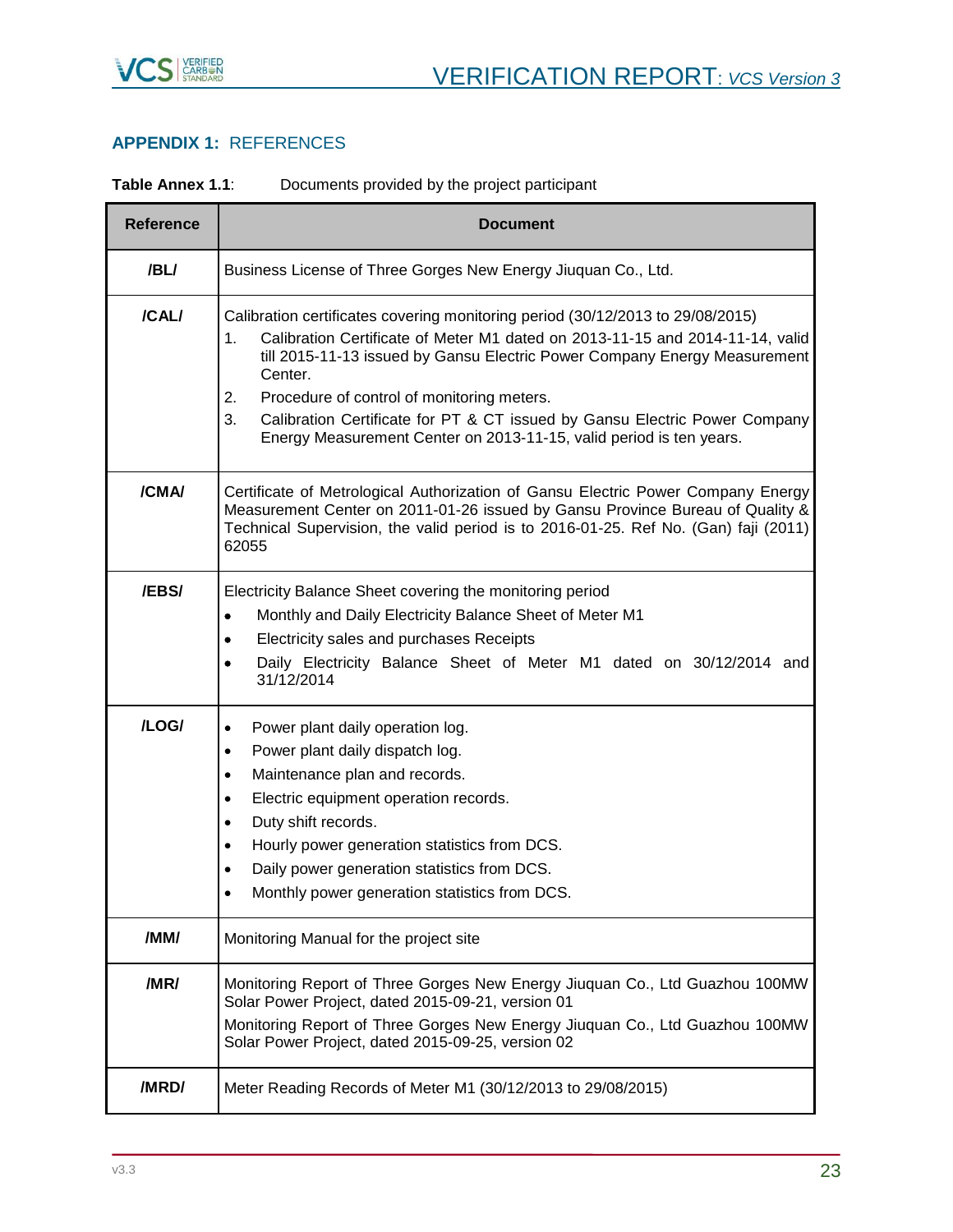

| <b>Reference</b> | <b>Document</b>                                                                                                                                                                                                                                     |
|------------------|-----------------------------------------------------------------------------------------------------------------------------------------------------------------------------------------------------------------------------------------------------|
| 108M/            | Project Operation and Maintenance Records<br>1. Sample copy of O&M records<br>2. Wind power Operation Safety Management Regulations                                                                                                                 |
| /PHT/            | Photographs of Project Site, Central Control Room, DCS System, the meter and<br>nameplate of the equipments.                                                                                                                                        |
| /PPA/            | Power Purchase Agreement signed by PP and Gansu Province Power (Group) Co.,<br>Ltd. in Dec. 2013 for year 2014 and 2015.                                                                                                                            |
| /PWD/            | Power Wiring Diagram                                                                                                                                                                                                                                |
| <b>IQAI</b>      | Monitoring manual and QA/QC procedures                                                                                                                                                                                                              |
| <b>/TCR/</b>     | Project Responsibilities, Training and Competence Records<br>1. Project Organization Chart and responsibilities<br>2. Staff Training Records<br>3. Sample Copy of Operator Certificates<br>4. Internal audit record covering this monitoring period |
| /TP/             | Technical Particulars of Wind Turbine and Generator - the annex of equipment<br>purchase contract                                                                                                                                                   |
| <b>IXLSI</b>     | Emission Reduction Calculation sheets provided by the project participant (related to<br>MR) dated 2015-09-21, version 01                                                                                                                           |

| <b>Reference</b> | <b>Document</b>                                                                                                                                               |
|------------------|---------------------------------------------------------------------------------------------------------------------------------------------------------------|
| /ACM0002/        | Grid-connected electricity generation from renewable sources                                                                                                  |
| /CPM/            | TÜV NORD JI / CDM CP Manual (incl. CP procedures and forms)                                                                                                   |
| <b>/IPCC/</b>    | 1996 IPCC Guidelines for National Greenhouse Gas Inventories: work book<br>2006 IPCC Guidelines for National Greenhouse Gas Inventories: work book<br>$2_{-}$ |
| /JBT/            | Model Compilation Method of Hydraulic Turbine (JB/T 9579-1999)                                                                                                |
| /JJG/            | Verification regulation of electric watt-hour meters (JJG596-1999)                                                                                            |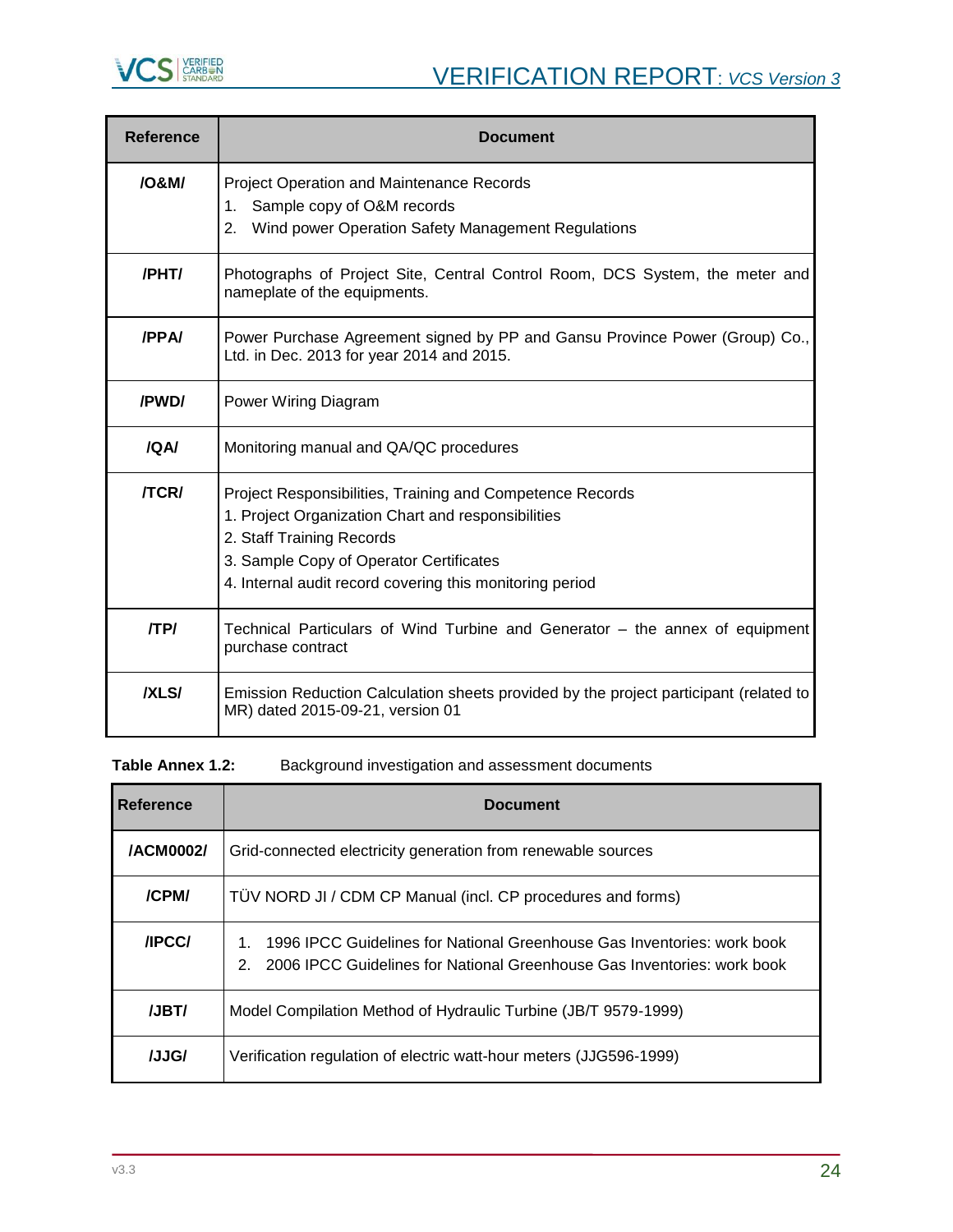

| <b>Reference</b>  | <b>Document</b>                                                                                                                                 |
|-------------------|-------------------------------------------------------------------------------------------------------------------------------------------------|
| /KP/              | Kyoto Protocol (1997)                                                                                                                           |
| /MA/              | Decision 3/CMP. 1 (Marrakesh - Accords)                                                                                                         |
| /MRT/             | VCS Monitoring Report Template, version 3.3                                                                                                     |
| <b>/NS-METER/</b> | DL/T 448-2000 technical administration code of electricity energy metering                                                                      |
| /PD/              | Registered Project Description "Three Gorges New Energy Jiuquan Co., Ltd<br>Guazhou 100MW Solar Power Project" version 02, dated 2015-05-22     |
| /PS/              | <b>CDM Project Standard (Version 09.0)</b>                                                                                                      |
| /RIP/             | VCS Registration and Issuance Process, version 3.5                                                                                              |
| <b>NALI</b>       | Validation Report for VCS project "Three Gorges New Energy Jiuquan Co., Ltd<br>Guazhou 100MW Solar Power Project" version 2.0, dated 2015-06-01 |
| <b>NCSI</b>       | Verified Standard version 3.5                                                                                                                   |
| <b>NVSI</b>       | CDM Validation and Verification Standard (Version 09.0)                                                                                         |

## **Table Annex 1.3:** Websites used

| <b>Reference</b> | Link                                                                                                                                             | <b>Organisation</b>      |  |  |  |  |
|------------------|--------------------------------------------------------------------------------------------------------------------------------------------------|--------------------------|--|--|--|--|
| /dna-HP/         | www.cdm.ccchina.gov.cn                                                                                                                           | DNA of China             |  |  |  |  |
| /ipcc/           | www.ipcc-nggip.iges.or.jp                                                                                                                        | <b>IPCC</b> publications |  |  |  |  |
| /vcs/            | http://www.vcsprojectdatabas<br>e.org/?keyword=guazhou&su<br>bmitSearch.x=47&submitSear<br>ch.y=10&submitSearch=Sear<br>ch#/project_details/1444 | Project website in VCS   |  |  |  |  |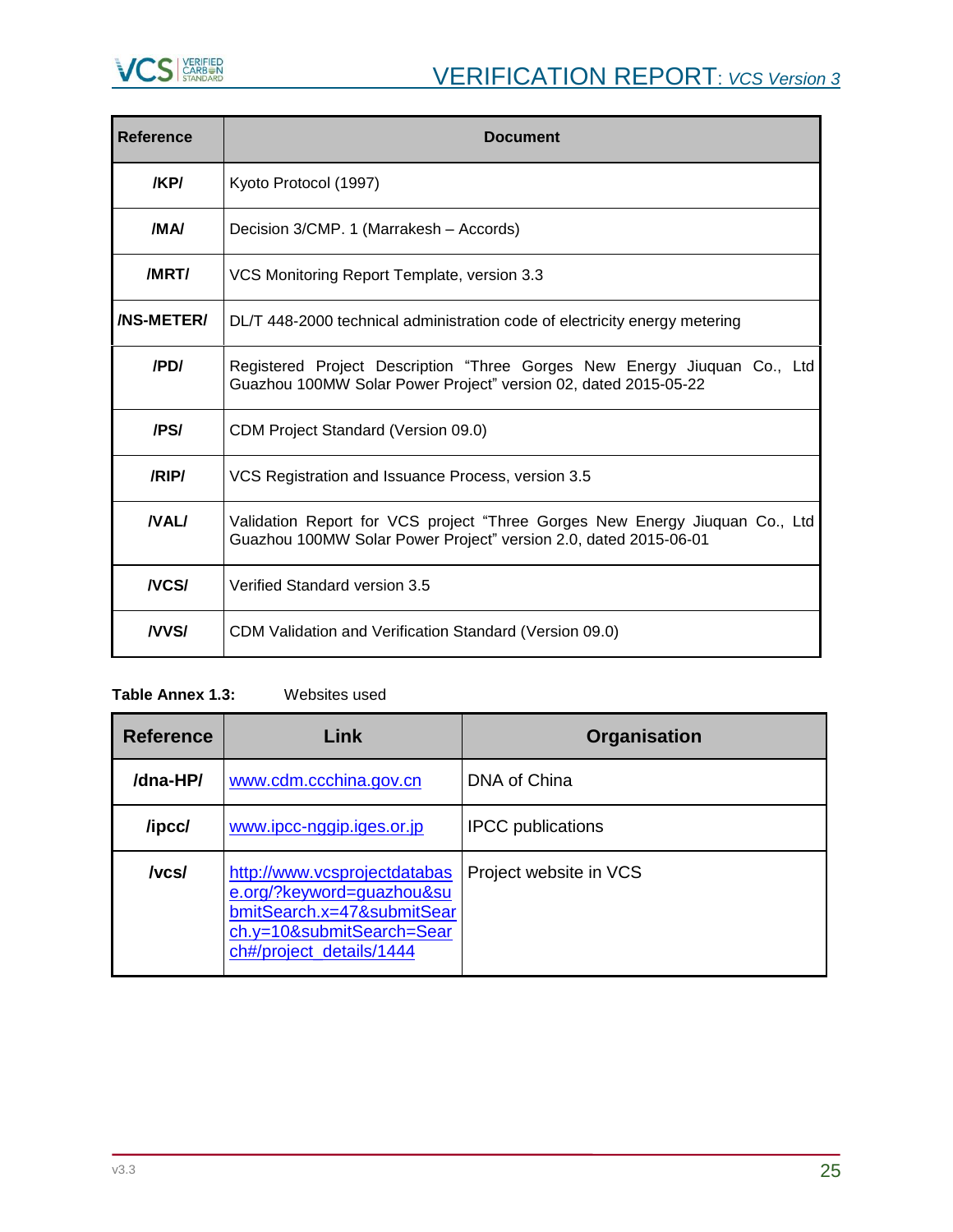

| <b>Reference</b> | Mol <sup>1</sup> |                       | <b>Name</b>  | <b>Organisation / Function</b>                                      |  |  |  |
|------------------|------------------|-----------------------|--------------|---------------------------------------------------------------------|--|--|--|
| /IM01/           | V                | Mr.<br>Ms             | Ding Xiao    | Three Gorges New Energy Jiuquan Co.,<br>Ltd./ Office Director       |  |  |  |
| /IM01/           | V                | Mr.<br>$\boxtimes$ Ms | Su Yixuan    | Three Gorges New Energy Jiuquan Co.,<br>Ltd./ Office Director       |  |  |  |
| /IM01/           | V                | $\boxtimes$ Mr.<br>Ms | Zhao Hongwei | Three Gorges New Energy Jiuquan Co.,<br>Ltd./Plant Duty Chief       |  |  |  |
| /IM01/           | V                | $\boxtimes$ Mr.<br>Ms | Li Shuangde  | Three Gorges New Energy Jiuquan Co.,<br>Ltd./ Plant Vice Duty Chief |  |  |  |
| /IM02/           | V                | Mr.<br>Ms             | Lin Keming   | Climate Bridge Ltd./Project Manager                                 |  |  |  |

## **Table Annex 1.4:** List of interviewed persons

1) Means of Interview: (**T**elephone, **E**-Mail, **V**isit)